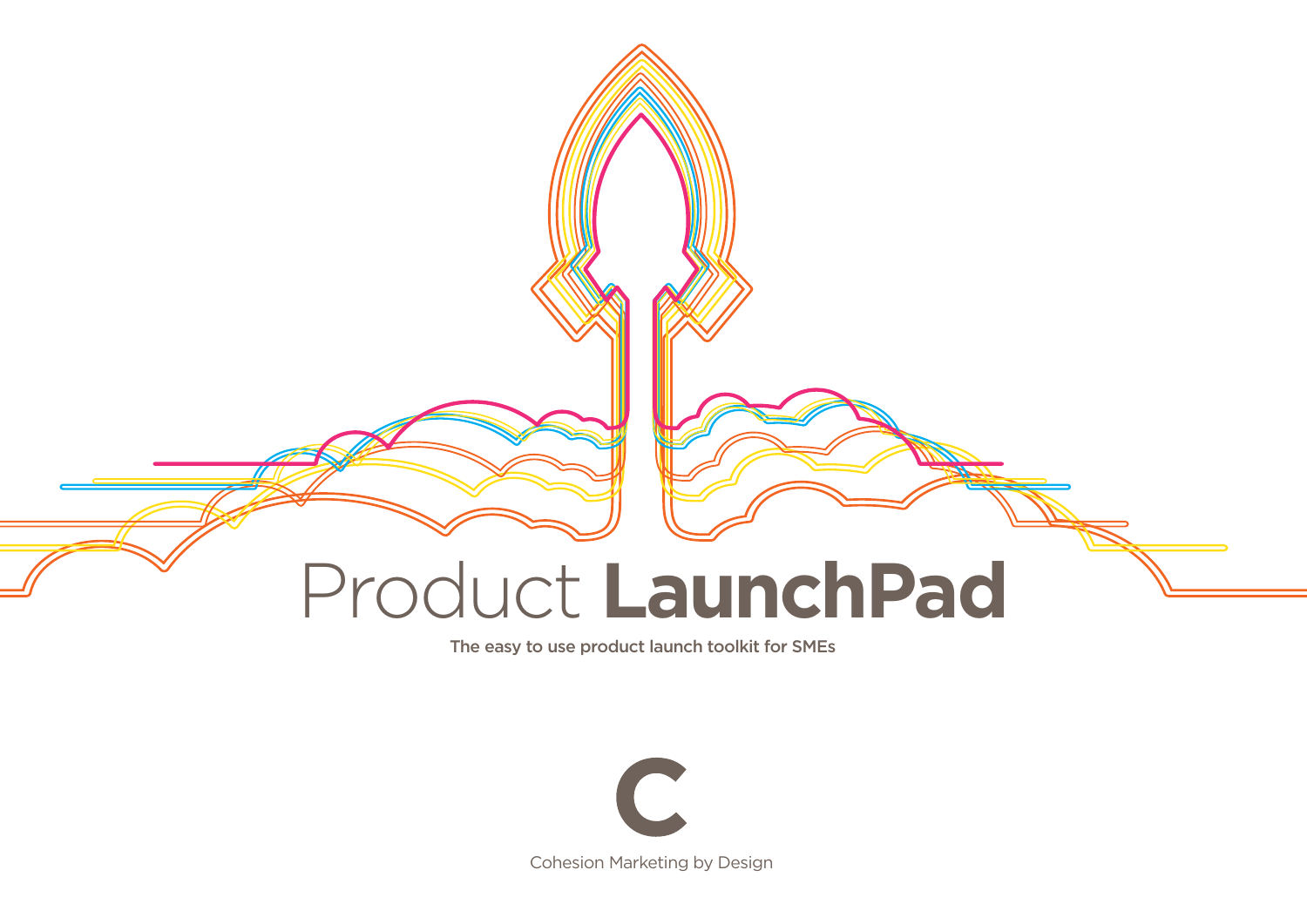### **Product launch process**

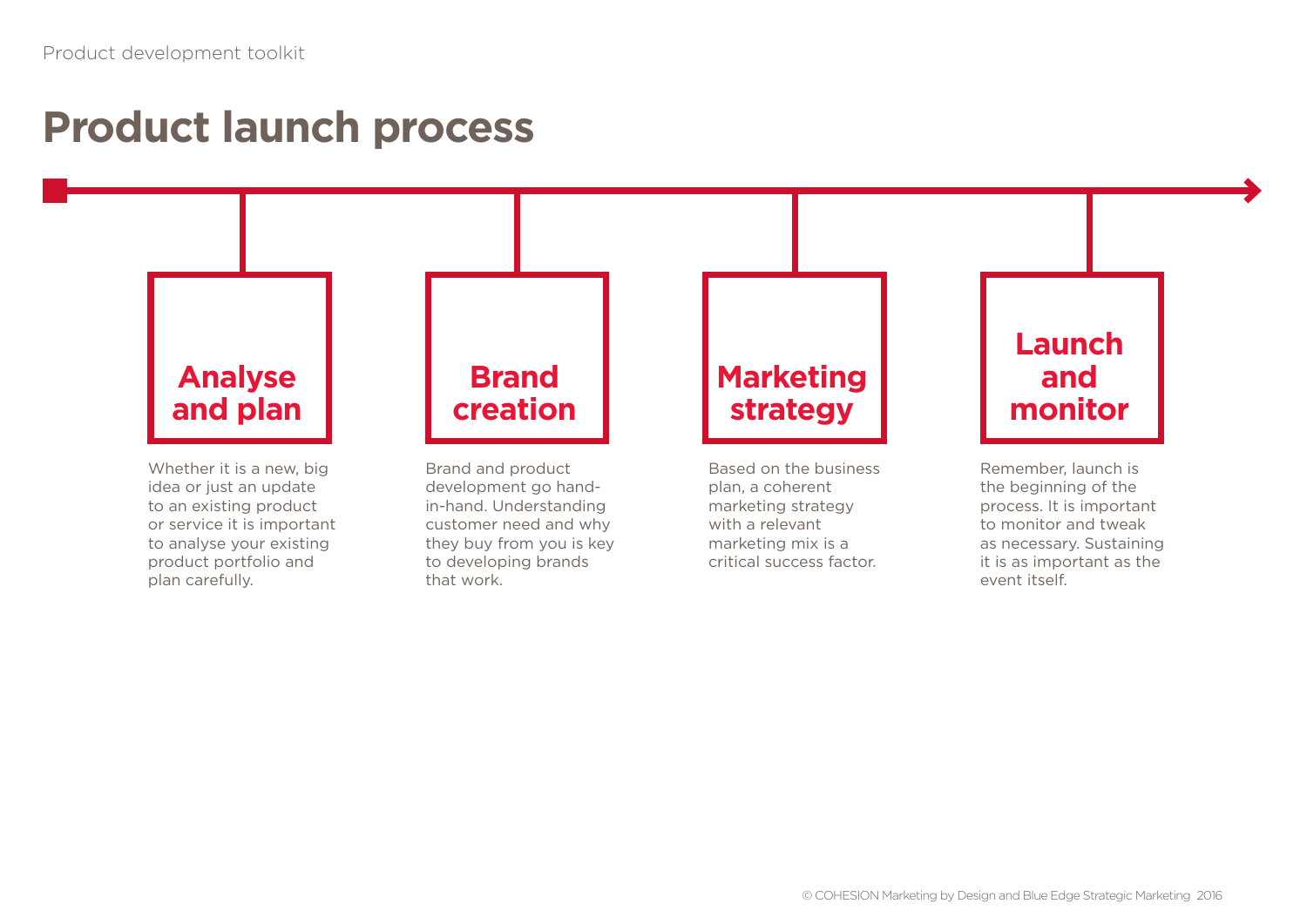It doesn't really matter which tools or frameworks you deploy, the important factor is that the critical planning and thinking is carried out to ensure a successful launch and to secure good return.

**Analyse, research and planning.**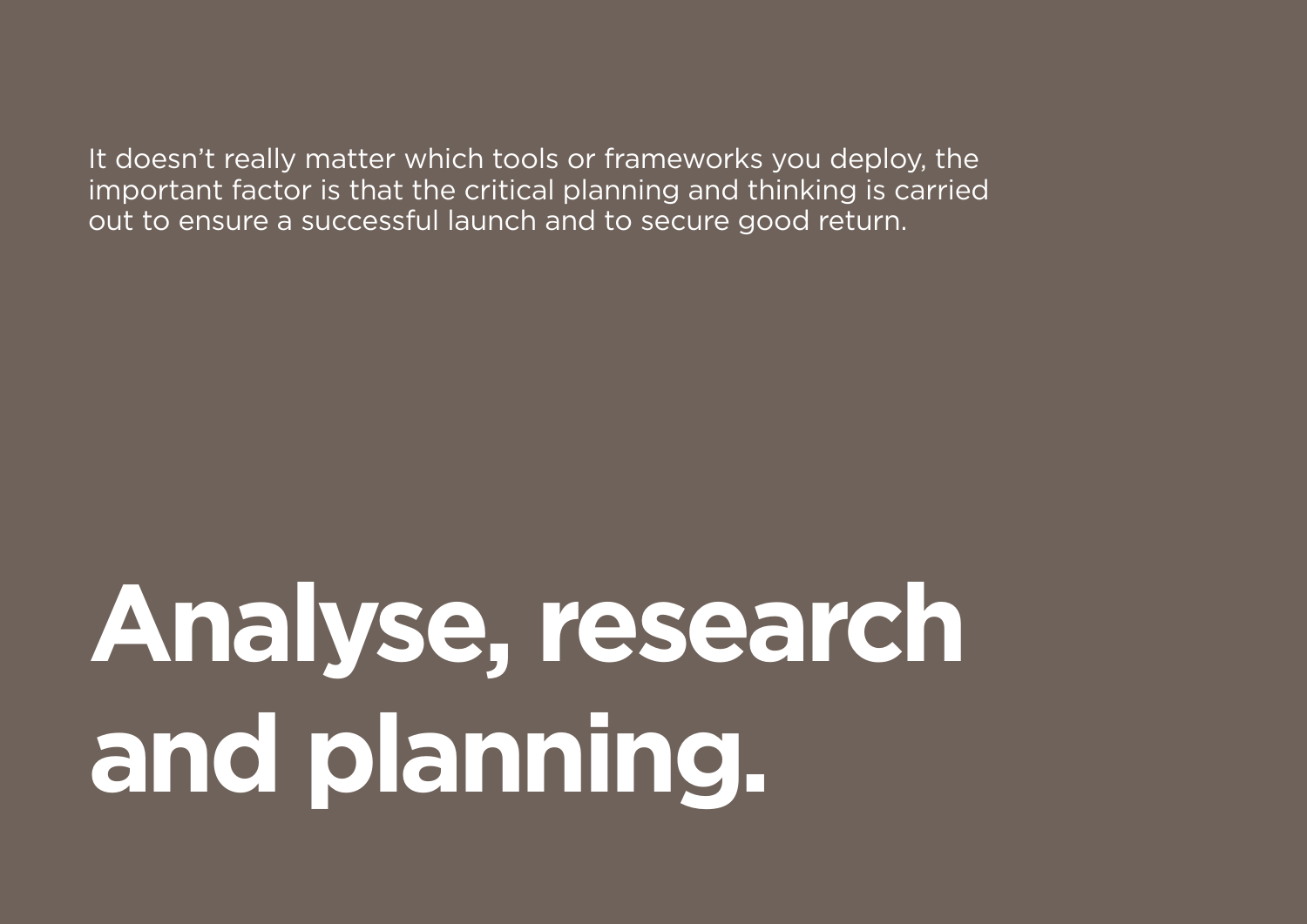### **Growth share matrix**

|                                 | Relative Market Share (Cash generation)<br><b>High</b><br>Low               |                                                                                                              |                                                        |  |  |  |  |  |
|---------------------------------|-----------------------------------------------------------------------------|--------------------------------------------------------------------------------------------------------------|--------------------------------------------------------|--|--|--|--|--|
| High                            | Stars                                                                       | <b>Question marks</b><br>Earnings: low/stable/growing<br>Cash flow: negative                                 | Use this tool to<br>evaluate your<br>product portfolio |  |  |  |  |  |
|                                 | Earnings: high/growing<br>Cash flow: neutral<br>Strategy: invest for growth | Strategy: analyse to determine whether<br>business can be grown into a star or will<br>degenerate into a dog |                                                        |  |  |  |  |  |
| Market Growth Rate (Cash usage) | <b>Cash cows</b>                                                            | <b>Dogs</b>                                                                                                  |                                                        |  |  |  |  |  |
| $\overline{\phantom{0}}$        | Earnings: high, stable<br>Cash flow: high, stable<br>Strategy: milk         | Earnings: low, unstable<br>Cash flow: neutral or negative<br>Strategy: divest                                |                                                        |  |  |  |  |  |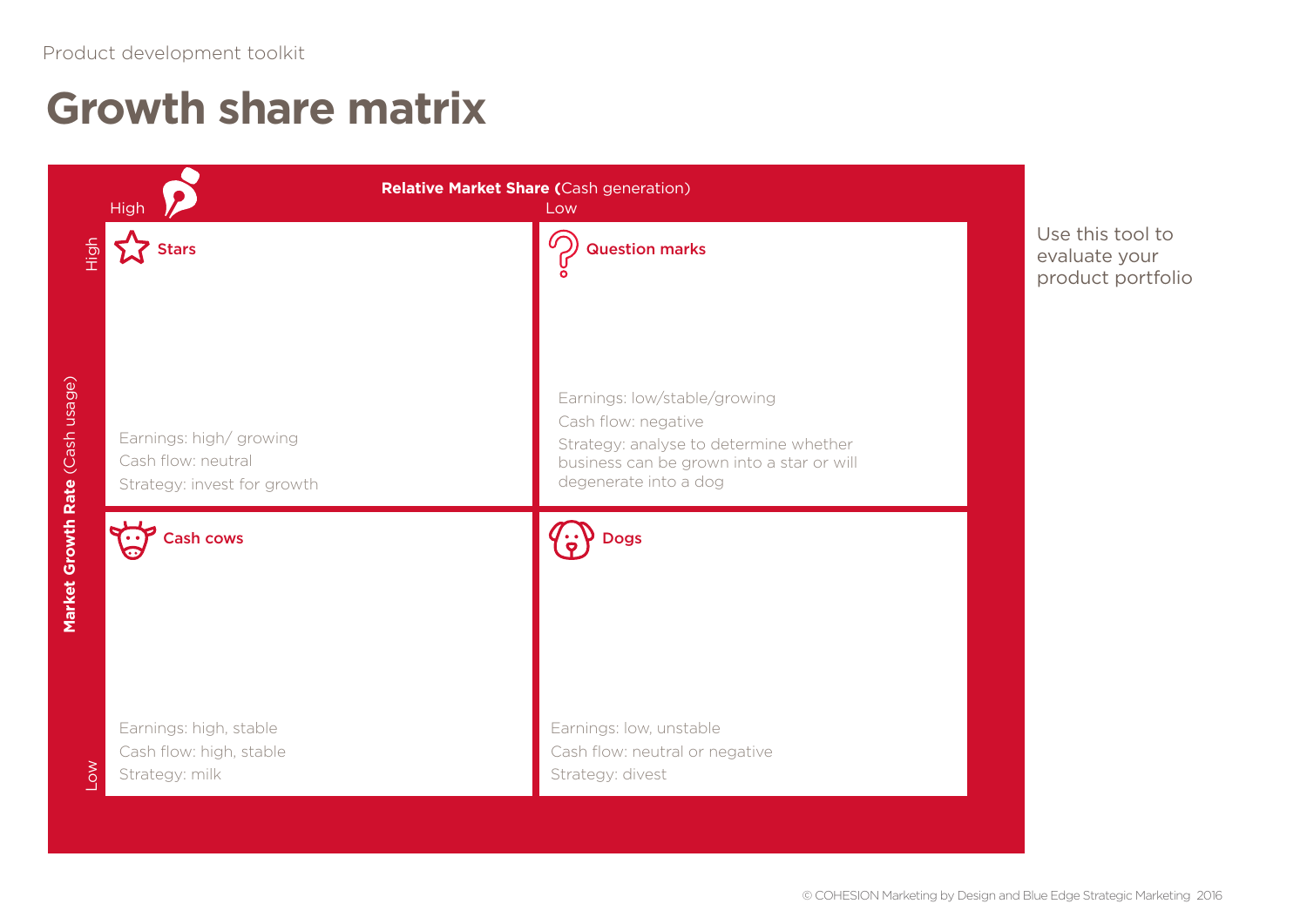### **Product/market matrix**

|          |                           | <b>Products</b>            |  |                                |  |  |  |  |
|----------|---------------------------|----------------------------|--|--------------------------------|--|--|--|--|
|          | Existing                  | <b>New</b>                 |  |                                |  |  |  |  |
|          | <b>Market penetration</b> | <b>Product development</b> |  | Use this tool<br>to agree and  |  |  |  |  |
|          |                           |                            |  | communicate                    |  |  |  |  |
|          |                           |                            |  | objectives of<br>product(s) ar |  |  |  |  |
|          |                           |                            |  | inform marke                   |  |  |  |  |
| Existing |                           |                            |  | plans and act                  |  |  |  |  |
|          |                           |                            |  |                                |  |  |  |  |
|          |                           |                            |  |                                |  |  |  |  |
|          |                           |                            |  |                                |  |  |  |  |
| Markets  |                           |                            |  |                                |  |  |  |  |
|          | Market development        | <b>Diversification</b>     |  |                                |  |  |  |  |
|          |                           |                            |  |                                |  |  |  |  |
|          |                           |                            |  |                                |  |  |  |  |
|          |                           |                            |  |                                |  |  |  |  |
| New      |                           |                            |  |                                |  |  |  |  |
|          |                           |                            |  |                                |  |  |  |  |
|          |                           |                            |  |                                |  |  |  |  |
|          |                           |                            |  |                                |  |  |  |  |
|          |                           |                            |  |                                |  |  |  |  |
|          |                           |                            |  |                                |  |  |  |  |

to agree and e the f your nd eting tivities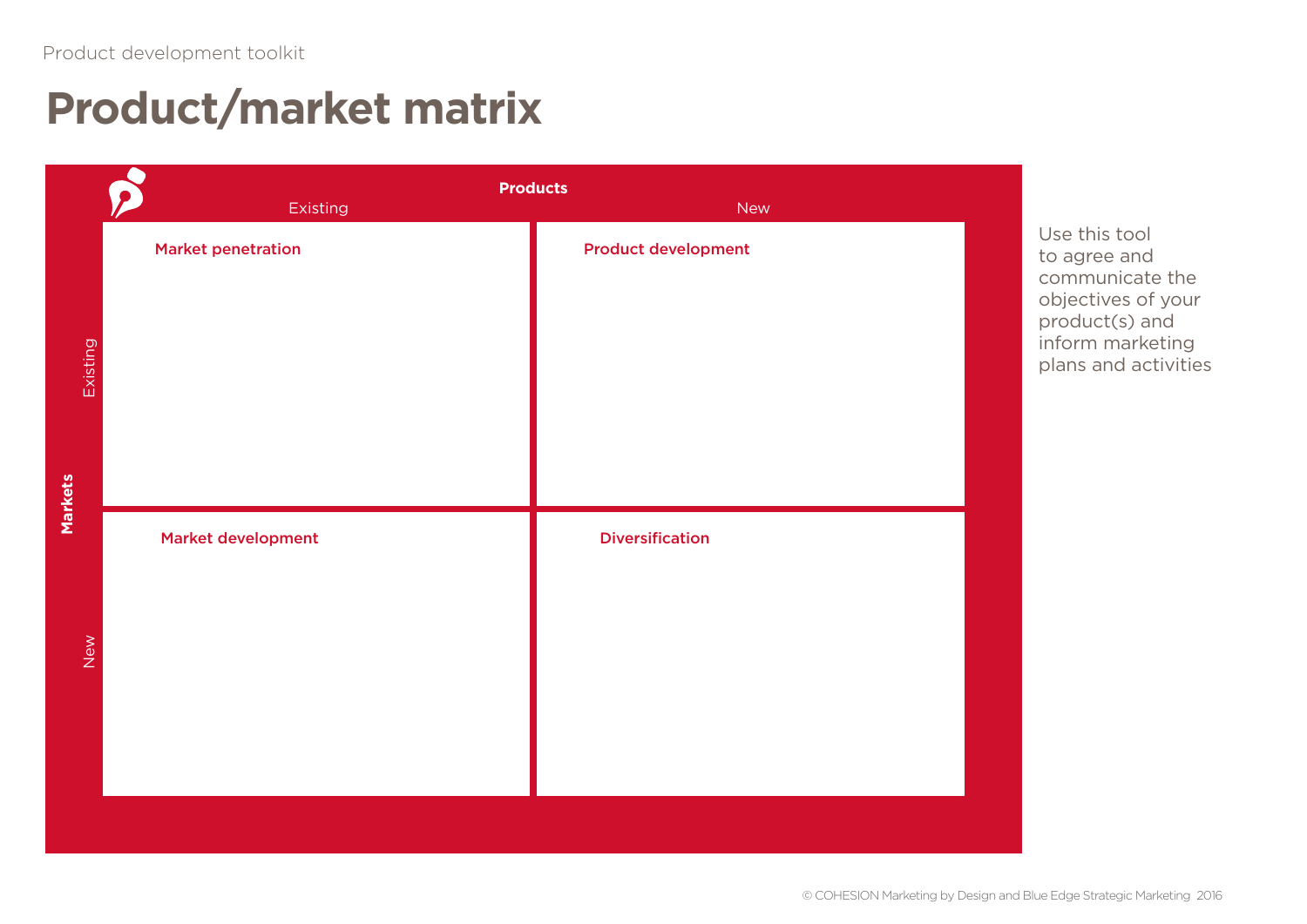### **Product lifecycle**



A graphical tool for analysing the return of your existing product portfolio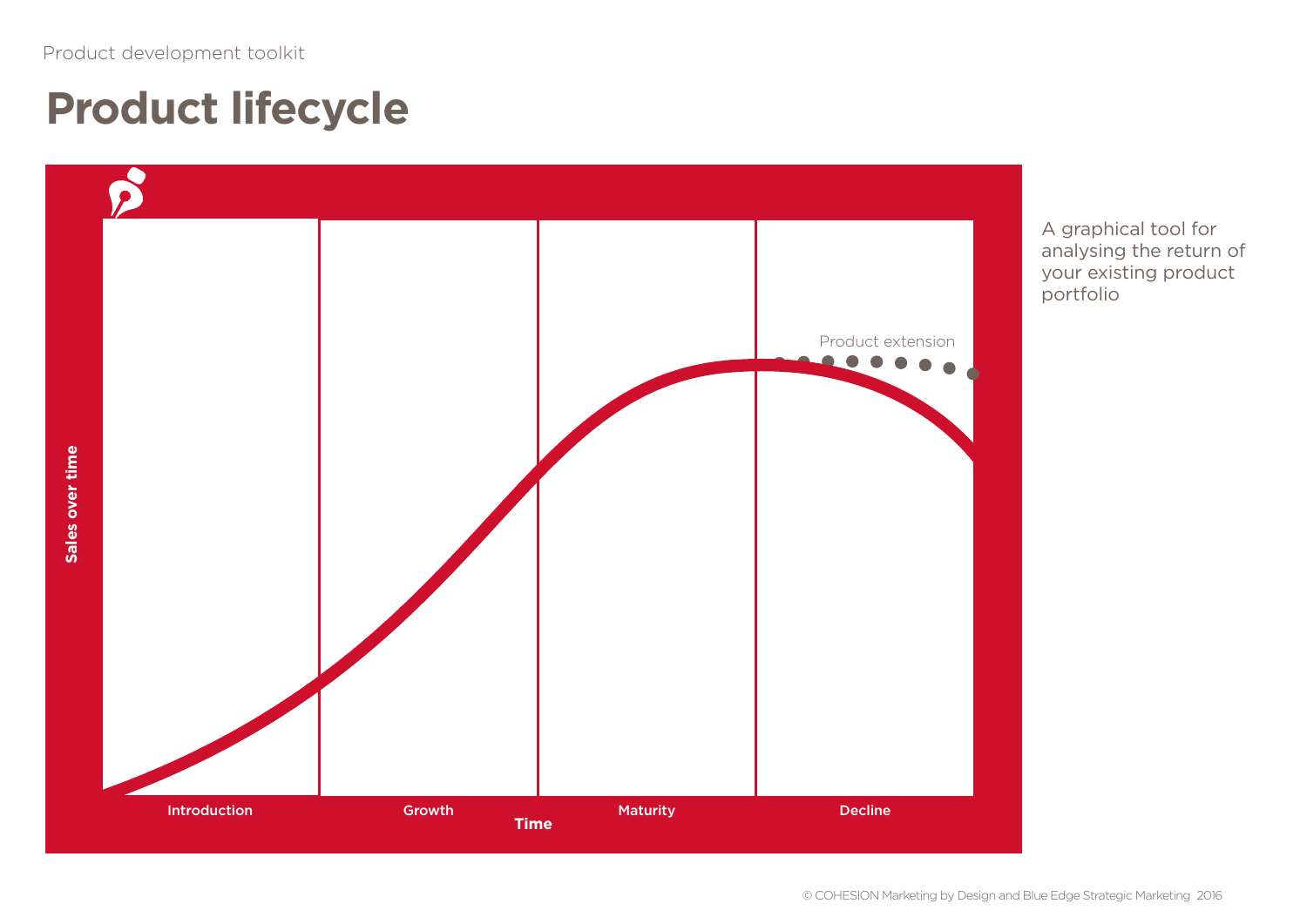### **Target market penetration**

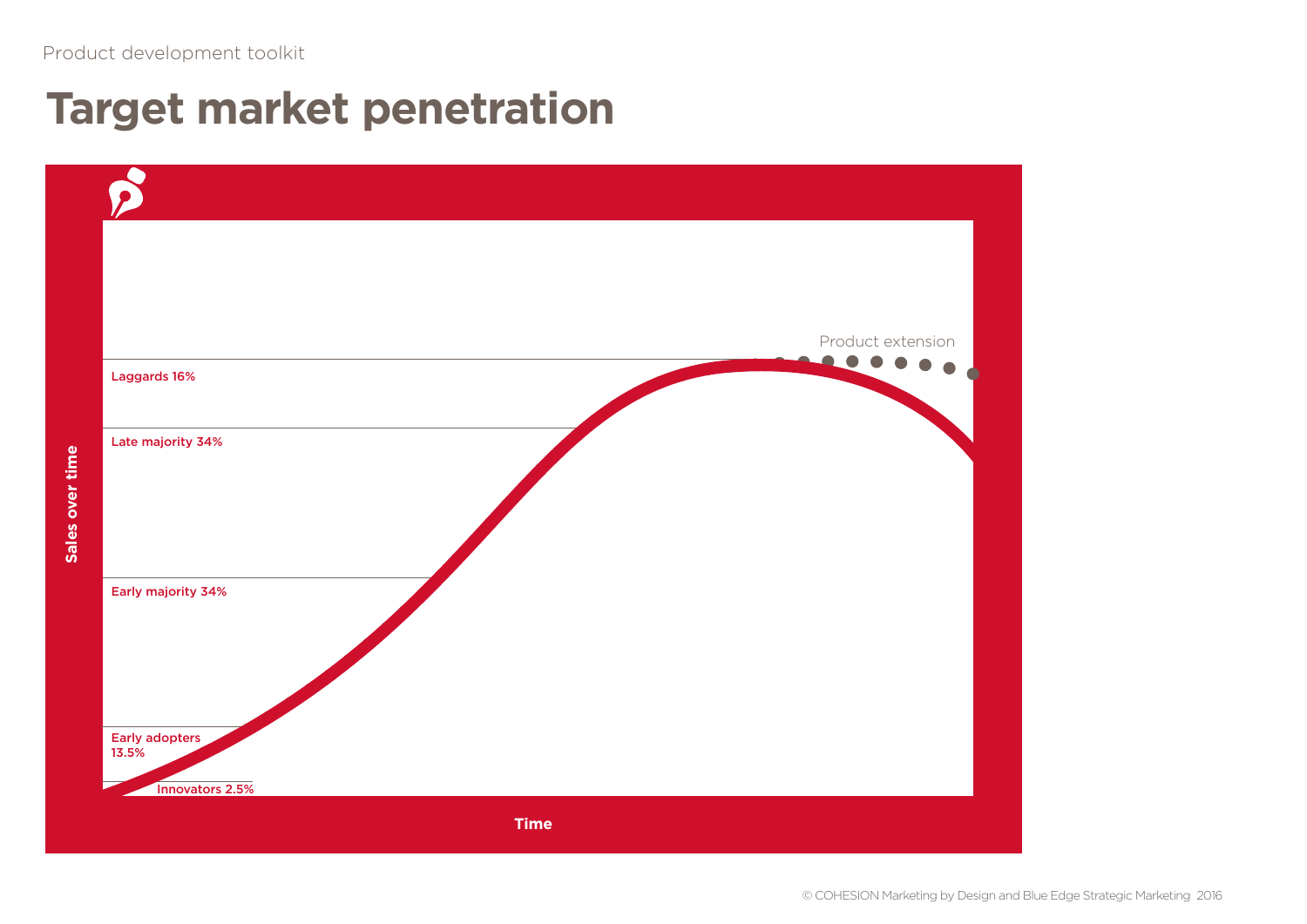# **Product lifecycle and target market penetration**



Combine these tools to inform the profile of customer to sell to by lifecycle stage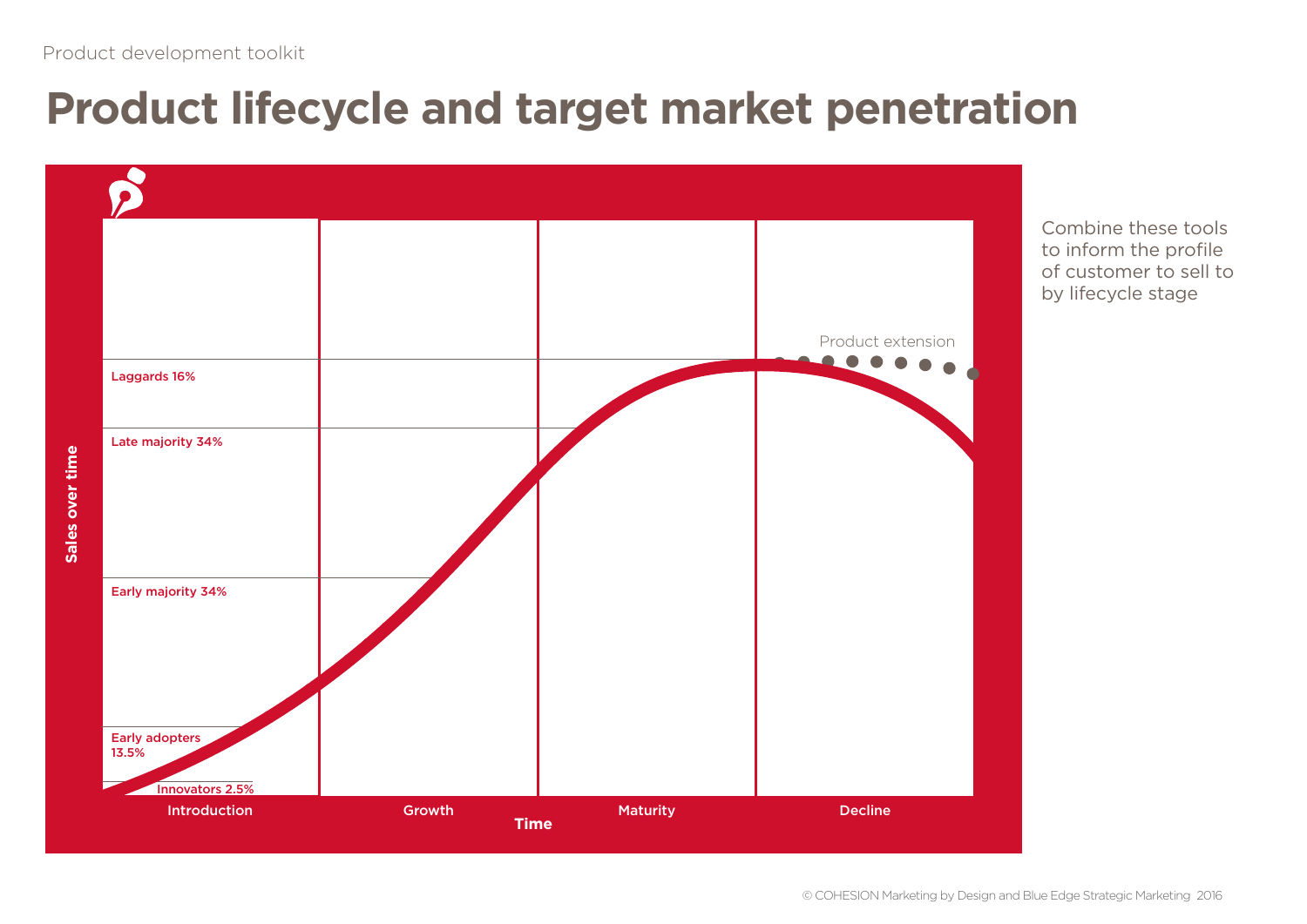## **Segmentation, targeting and positioning**

|  |                                   | your market and then<br>analyse the segments to<br>target by:                                              |  |  |  |  |
|--|-----------------------------------|------------------------------------------------------------------------------------------------------------|--|--|--|--|
|  |                                   | • Size and growth                                                                                          |  |  |  |  |
|  |                                   | • Attractiveness                                                                                           |  |  |  |  |
|  |                                   | • Company objectives and<br>resources                                                                      |  |  |  |  |
|  |                                   | Select your target market<br>segments considering:                                                         |  |  |  |  |
|  |                                   | • Undifferentiated or mass<br>marketing                                                                    |  |  |  |  |
|  |                                   | • Differentiated marketing                                                                                 |  |  |  |  |
|  |                                   | • Micro marketing                                                                                          |  |  |  |  |
|  |                                   | Once your market is<br>divided into manageable<br>categories, develop<br>positioning for each<br>category. |  |  |  |  |
|  | Demographic<br><b>Behavioural</b> |                                                                                                            |  |  |  |  |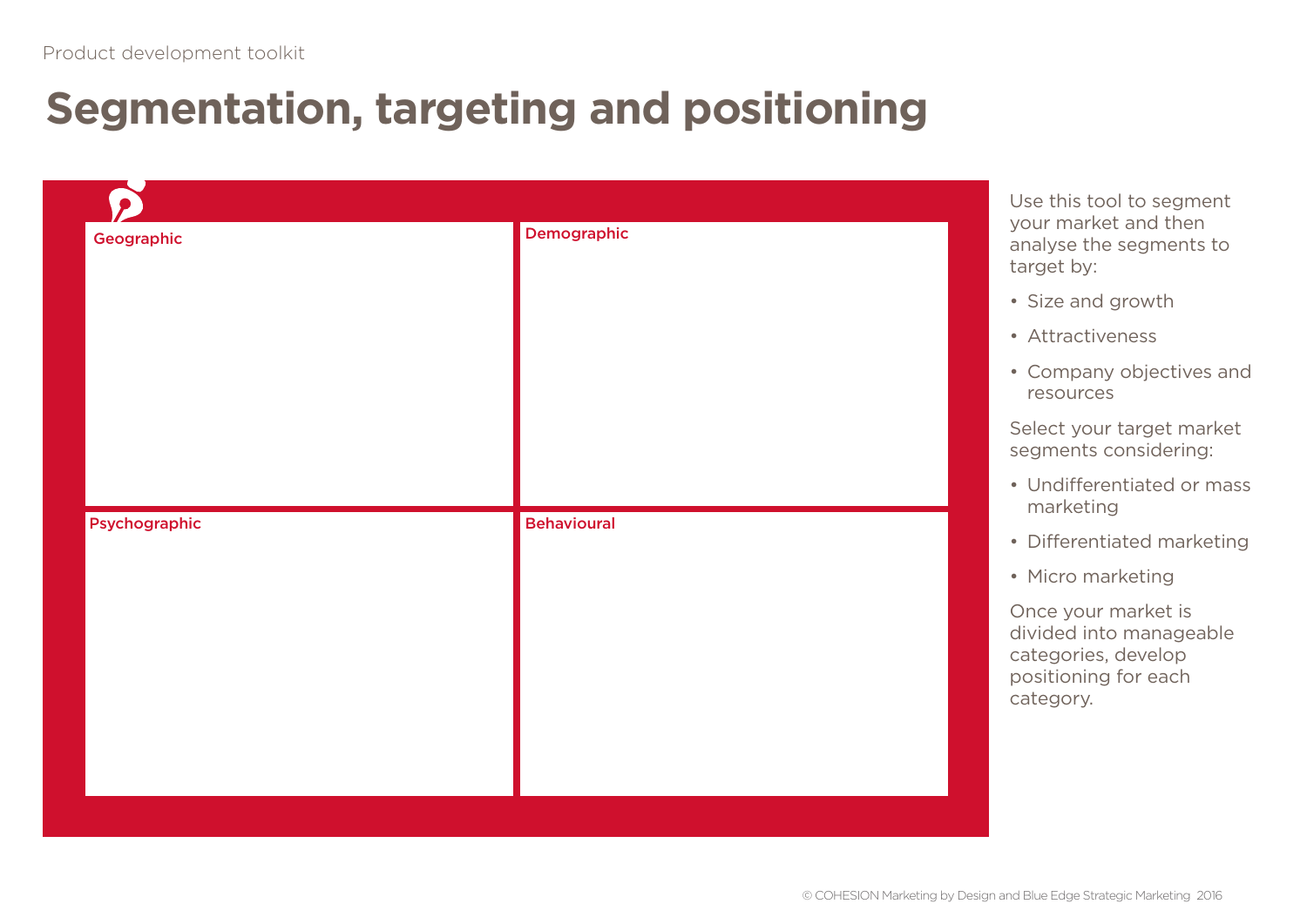# **Create your brand.**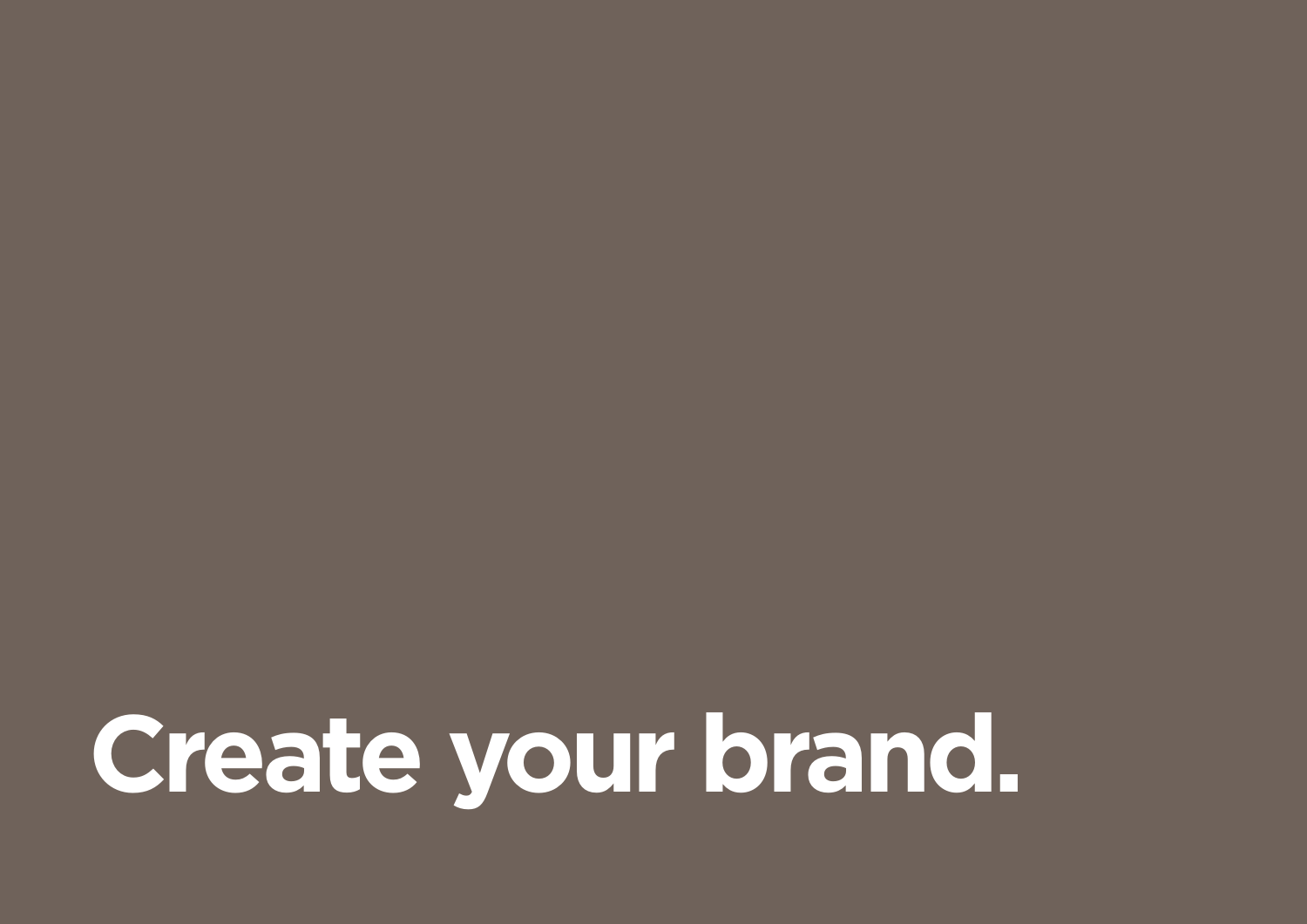### **Meaning: brand/product positioning**

The best brands stand for something - a big idea, a strategic position, a defined set of values, a voice that stands apart. This is the organisational focal point around which strategy, behaviour, actions and communications are aligned. The narrower the focus, the stronger the brand.



Use this tool as a framework for developing your positioning and communicating your BIG idea. This is the process by which you create an image of the product or service in the mind of the target market.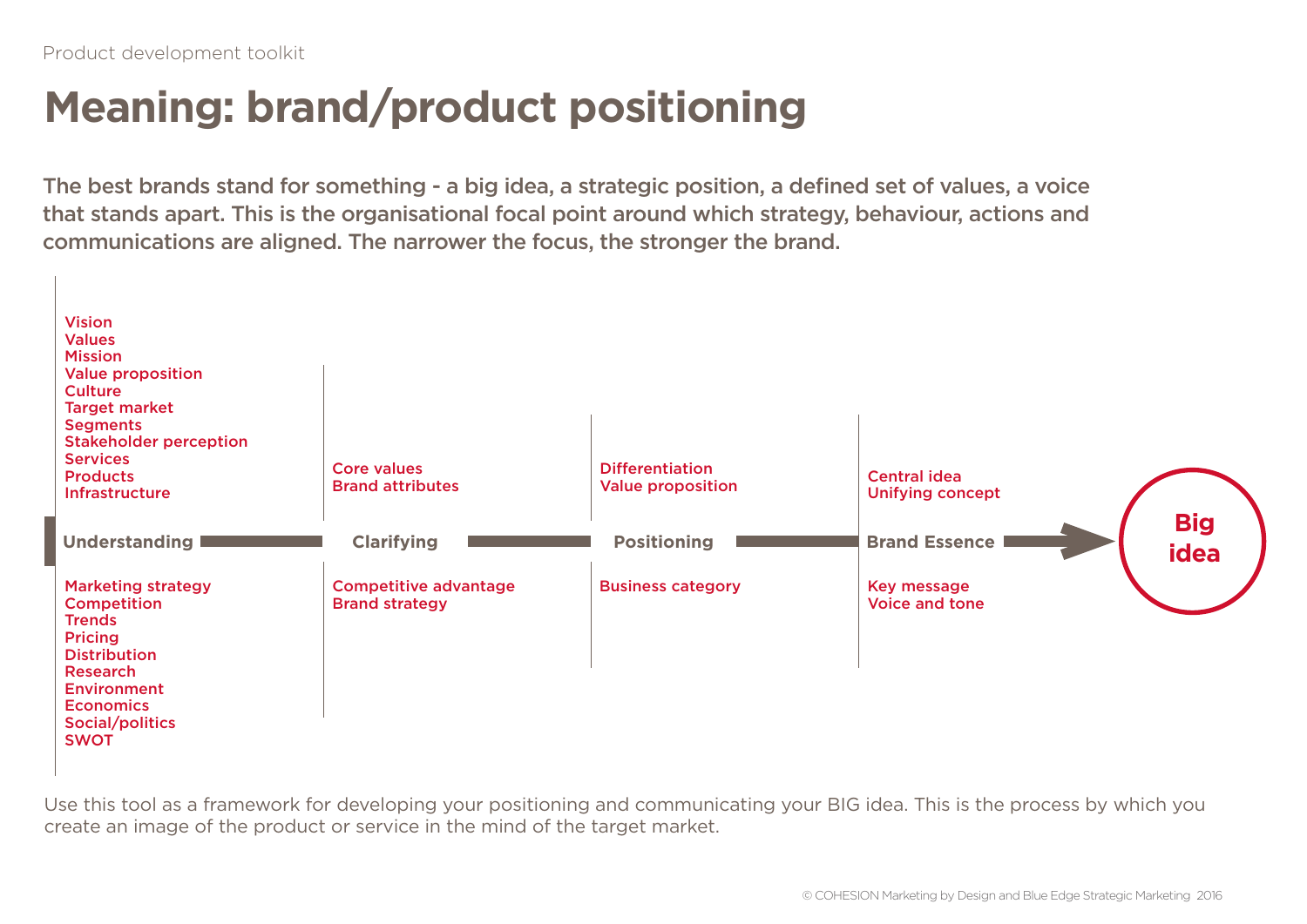### **Vision**

A compelling vision, which shows passion and articulates the ideas of the leadership is the foundation for the best brands.

#### Vision requires leadership

The best identities emerge from organisations with effective leaders who make it the priority to articulate their vision clearly and to make it accessible. Now is your turn to articulate the vision for your business or product.

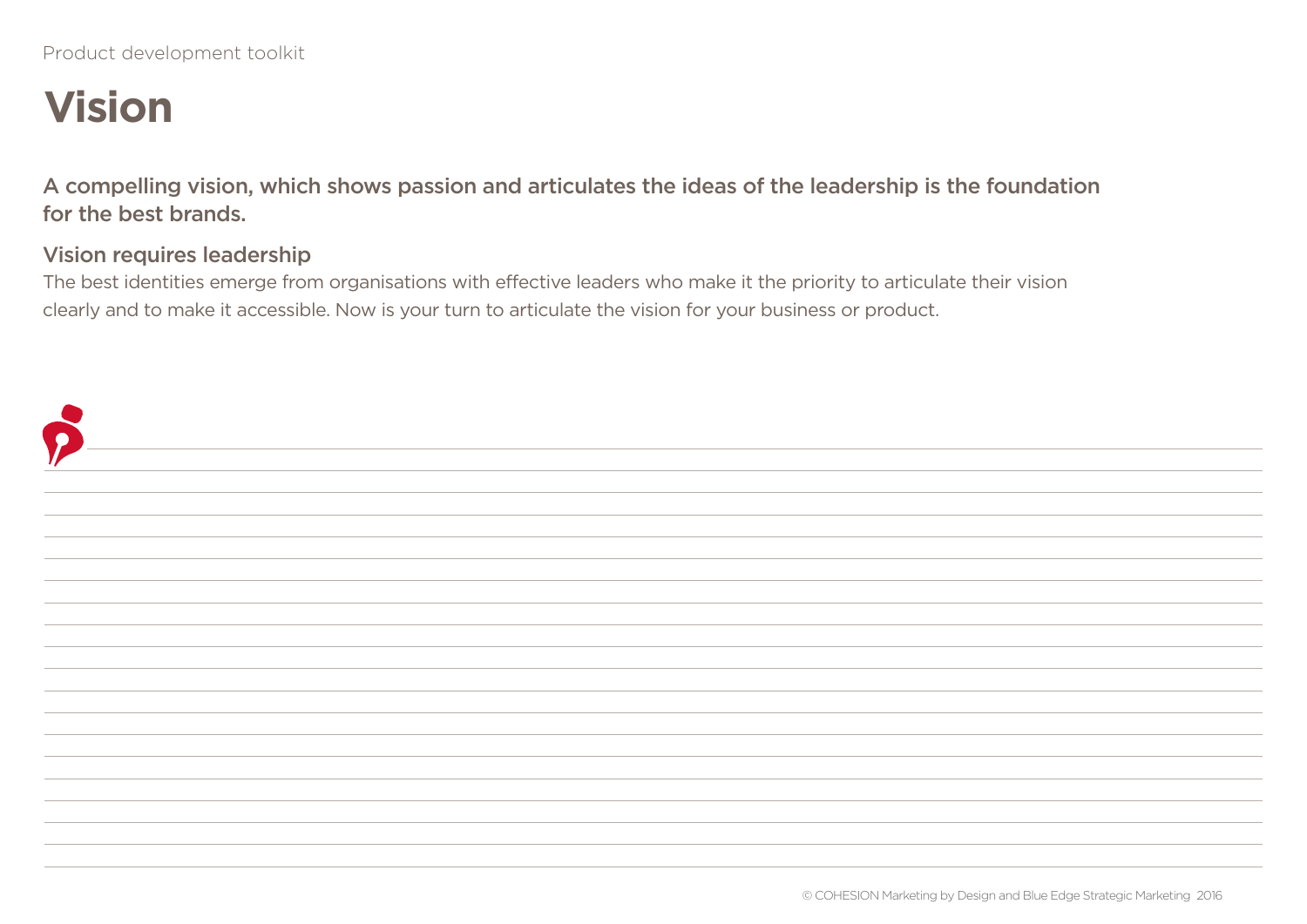### **Onliness statement**

Your unique selling/value proposition This tool will help you

verbalise the positioning of your brand

What: the only (category) How: that (differentiation characteristic) Who: for (customer) Where: in (market geography) Why: who (customer need statement) When: during (underlying trend)

| <b>What</b>  | $\boldsymbol{p}$                                                                                                     | ,我们也不能会在这里,我们的人们也不能会在这里,我们的人们也不能会在这里,我们的人们也不能会在这里,我们的人们也不能会在这里,我们的人们也不能会不能会。<br>第2012章 我们的人们的人们,我们的人们的人们的人们,我们的人们的人们的人们,我们的人们的人们的人们,我们的人们的人们,我们的人们的人们,我们的人们的人们,我 |  |
|--------------|----------------------------------------------------------------------------------------------------------------------|------------------------------------------------------------------------------------------------------------------------------------------------------------------|--|
|              |                                                                                                                      |                                                                                                                                                                  |  |
| <b>How</b>   | <u> 1989 - Andrea Station Barbara, amerikan bahasa personal di sebagai personal di sebagai personal di sebagai p</u> |                                                                                                                                                                  |  |
| <b>Who</b>   | <u> 1989 - Andrea Santa Andrea Santa Andrea Santa Andrea Santa Andrea Santa Andrea Santa Andrea Santa Andrea San</u> |                                                                                                                                                                  |  |
| <b>Where</b> | <u> 1980 - John Stein, Amerikaansk politiker (* 1980)</u>                                                            |                                                                                                                                                                  |  |
| <b>Why</b>   | <u> 1989 - John Stein, Amerikaansk politiker (* 1918)</u>                                                            |                                                                                                                                                                  |  |
| <b>When</b>  | <u> 1989 - John Stein, Amerikaansk politiker († 1918)</u>                                                            |                                                                                                                                                                  |  |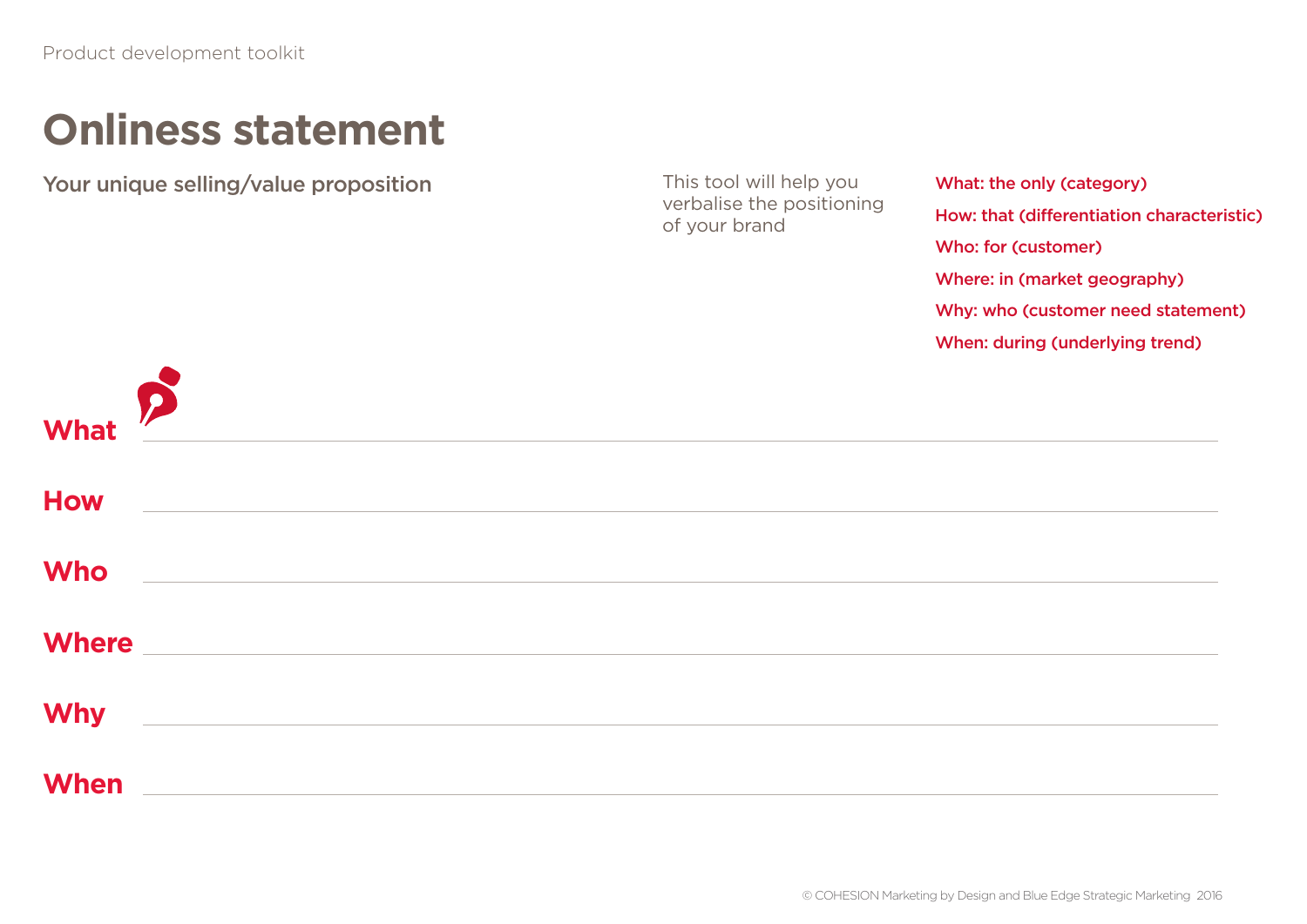### **Brand values**

Internal These form part of the planned identity

**External** These are how the brand is seen by consumers

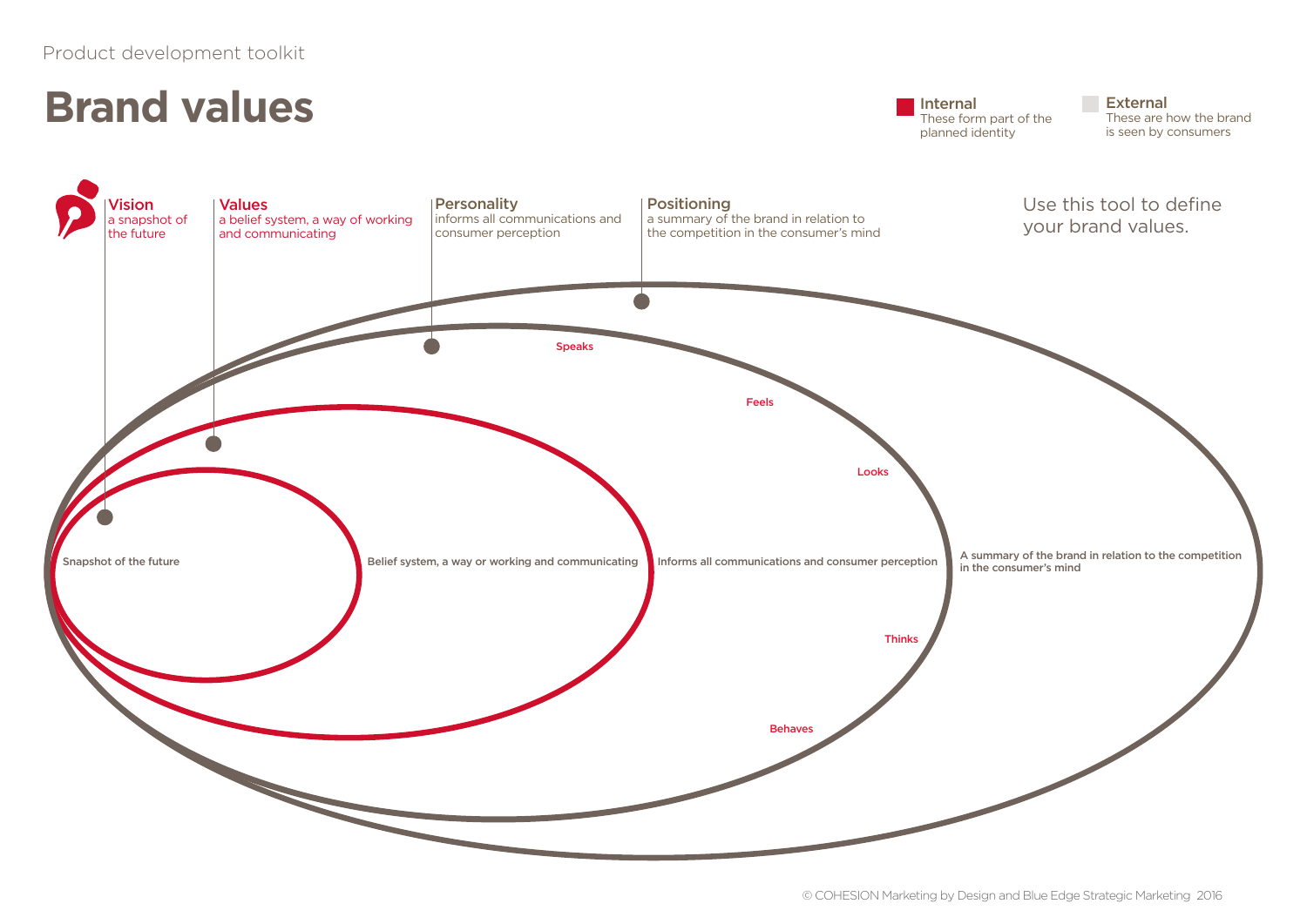### **Plan the customer journey**

Externally, a coherent brand is the foundation to develop customer trust and loyalty.

Use this tool to plot the encounters your customers have with your brand from pre-sale to post-sale.



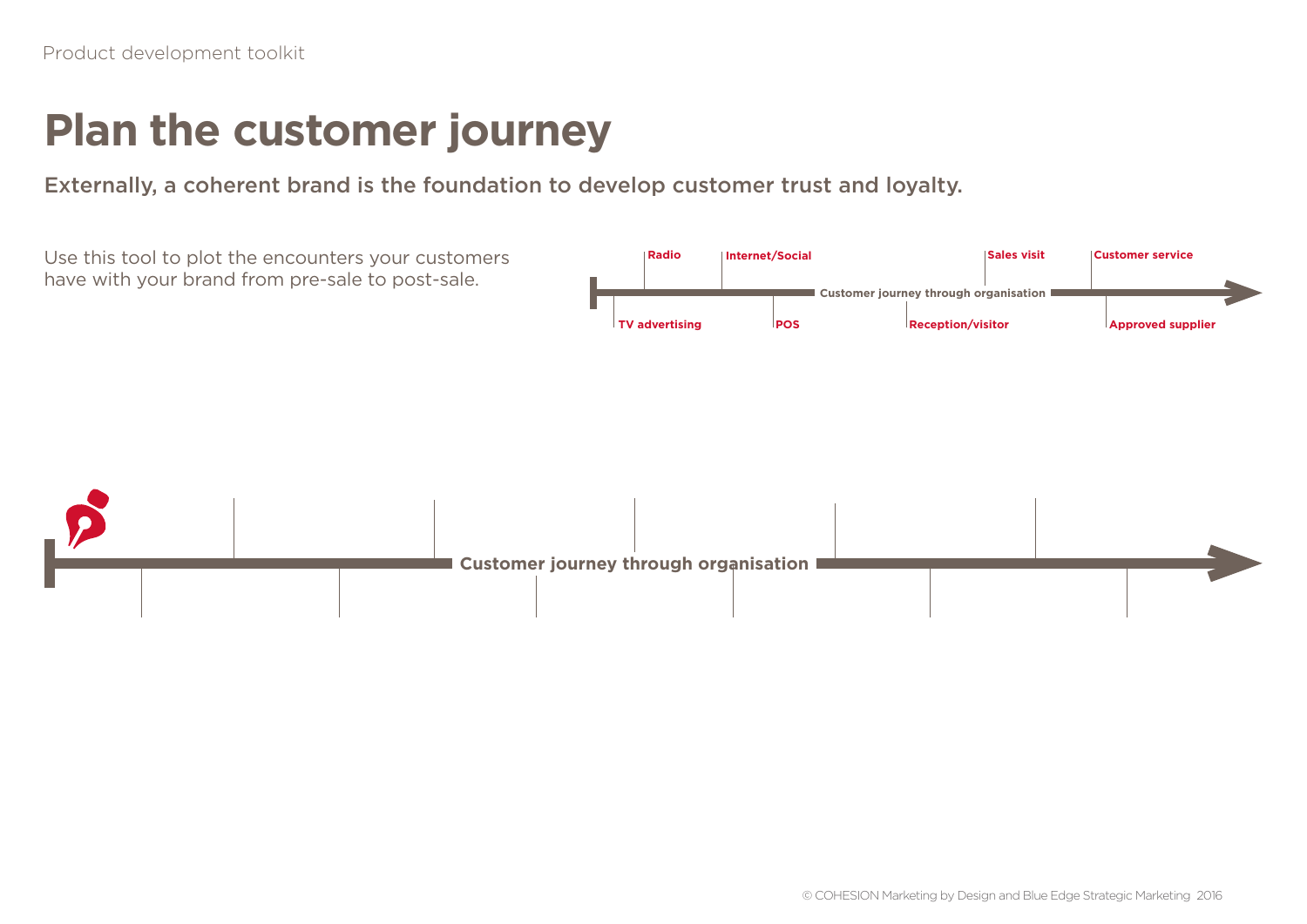### **Plan the employee journey**

Internally, a coherent brand is the foundation for a culture that supports innovation

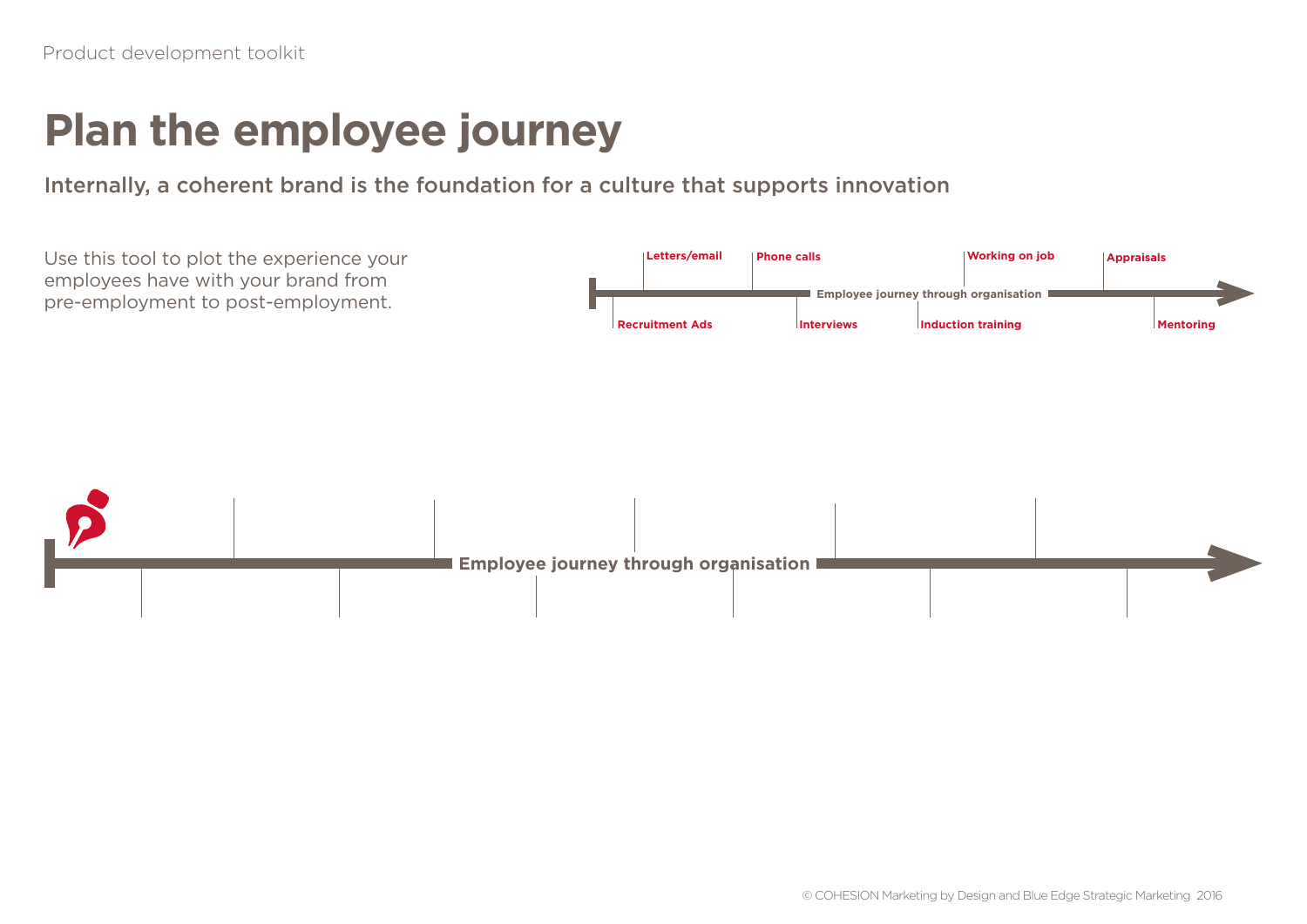**Plan your marketing.**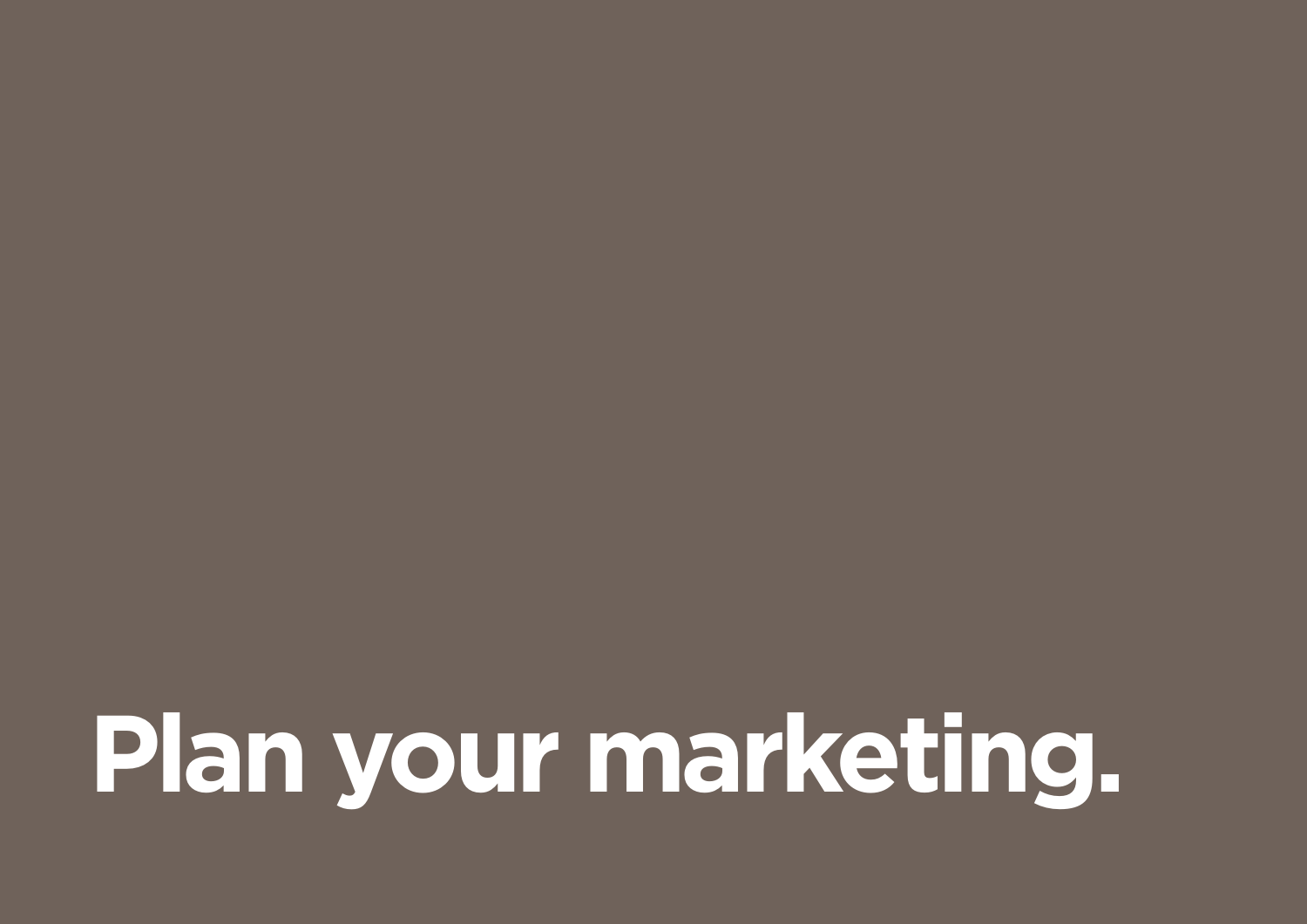### **Marketing process**



| <b>Define your</b><br>strategy    | Objectives                                  | What are the business objectives?<br>How will marketing activity help achieve this?                                                                                               |
|-----------------------------------|---------------------------------------------|-----------------------------------------------------------------------------------------------------------------------------------------------------------------------------------|
|                                   | Story                                       | What are the key message(s) that you want to<br>communicate and why?                                                                                                              |
|                                   | Audience                                    | Who is the audience?<br>What data is available?                                                                                                                                   |
|                                   | Timetable                                   | What are the timescales and how fixed or<br>flexible are they and why?                                                                                                            |
|                                   | Product/service                             | Are current capabilities actively promoted?<br>What are our benefits and differentiators?                                                                                         |
|                                   | <b>Product launches</b><br>and enhancements | What launches/enhancements are in progress?<br>What future opportunities might exist?                                                                                             |
|                                   | Competitors                                 | Are there any competitor actions you should be aware<br>of (e.g. improved product/service capability/increased<br>marketing activity)? How can we counter this?                   |
| <b>Brief your</b><br>requirements | Marketing brief                             | Using the points above, create a brief for internal and/or external use. This document will help ensure you have a comprehensive plan for the campaign and<br>measure its succss. |
| <b>Plan the</b><br>delivery       | Marketing plan                              | Draft your marketing plan including the marketing mix for the campaign, content required and project timeline.                                                                    |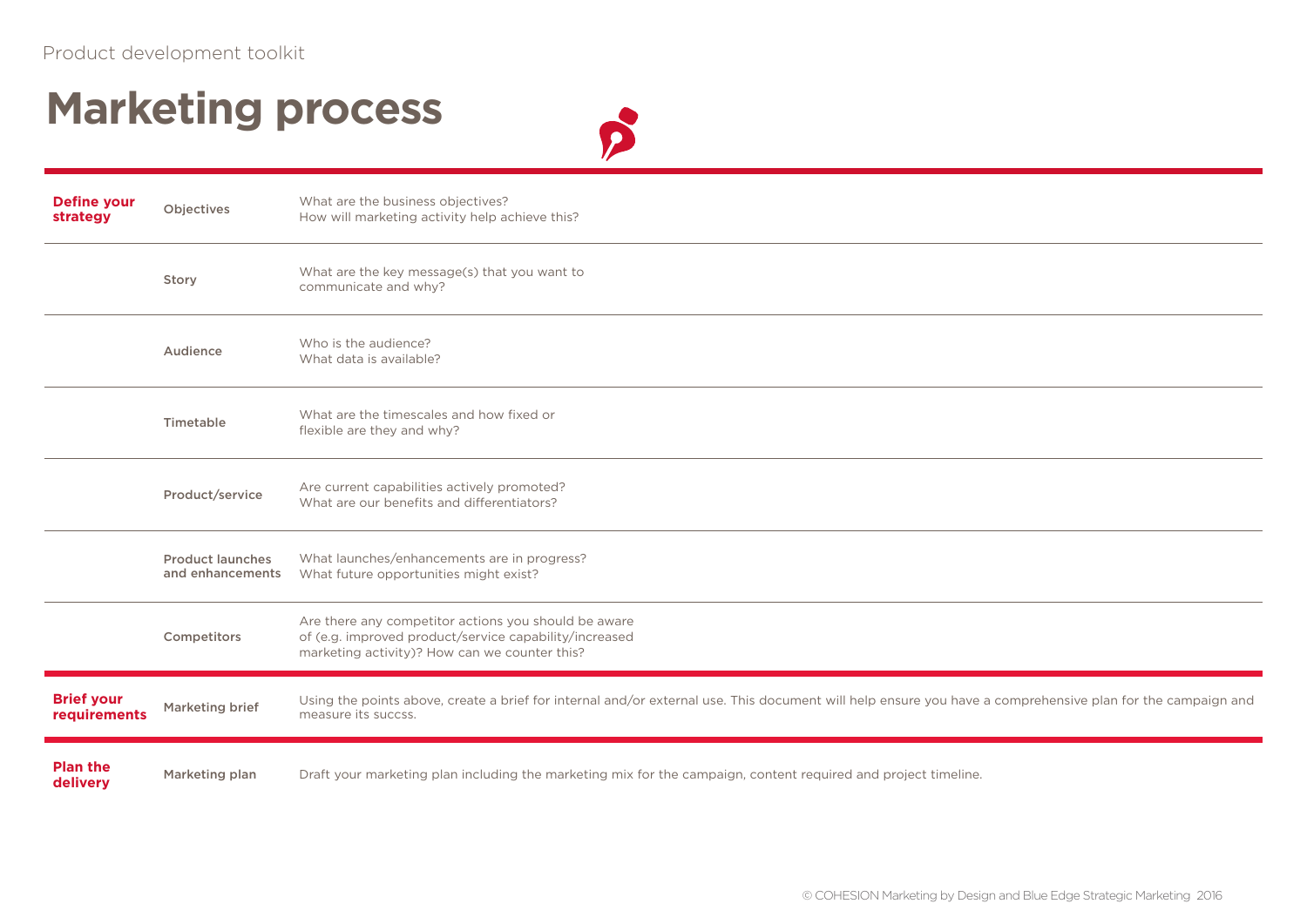### **M a r**<br>**c**<sup>ampaigns:</sup> **Conten<sup>t</sup> You<sup>r</sup> <sup>o</sup>bjective<sup>s</sup>** Digital TV & <sup>R</sup>adi<sup>o</sup> **Print** Social Events PR **Marketing channels** List the marketing channels you will use as part of your marketing mix to deliver your campaign.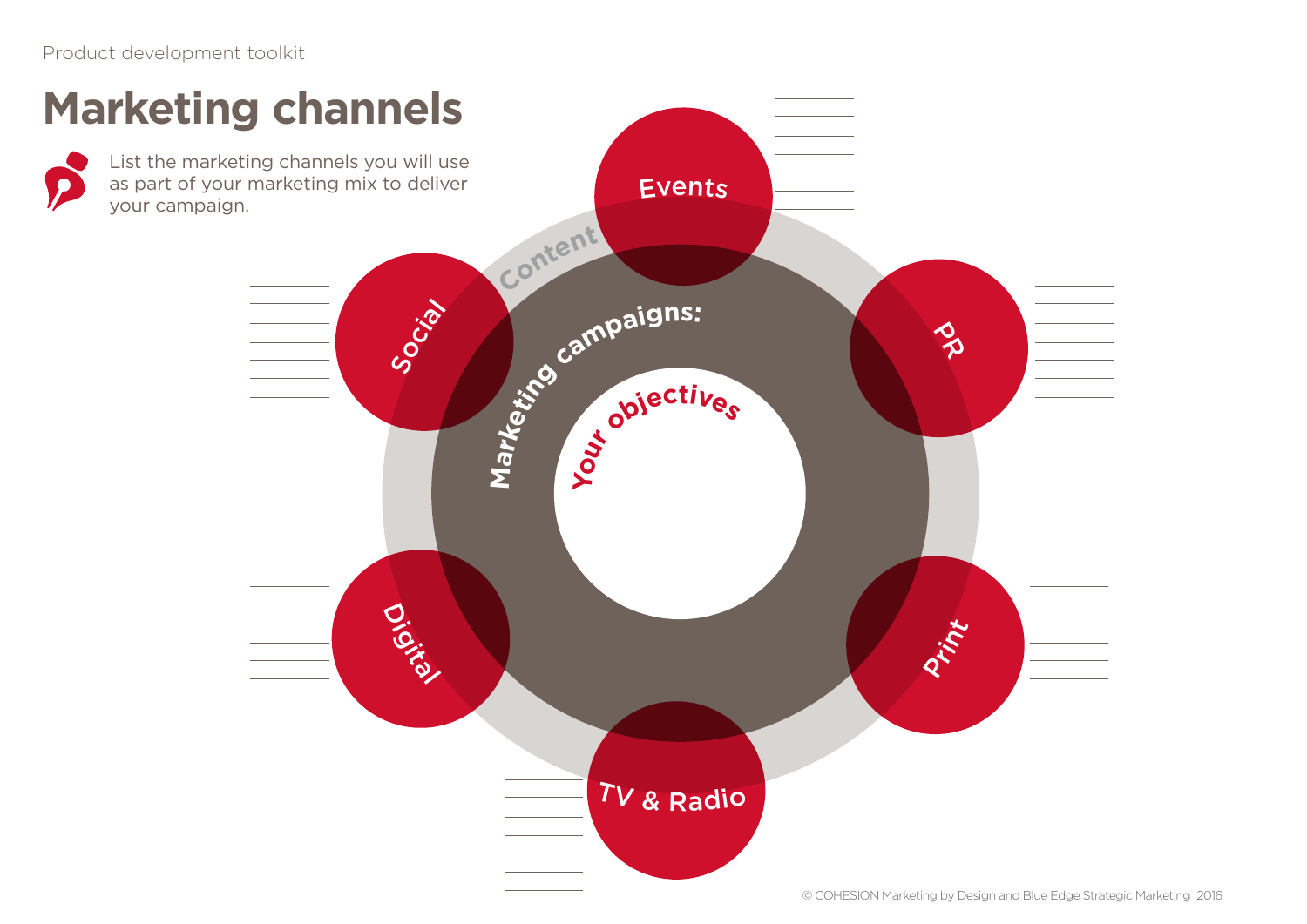**Brief your agency.**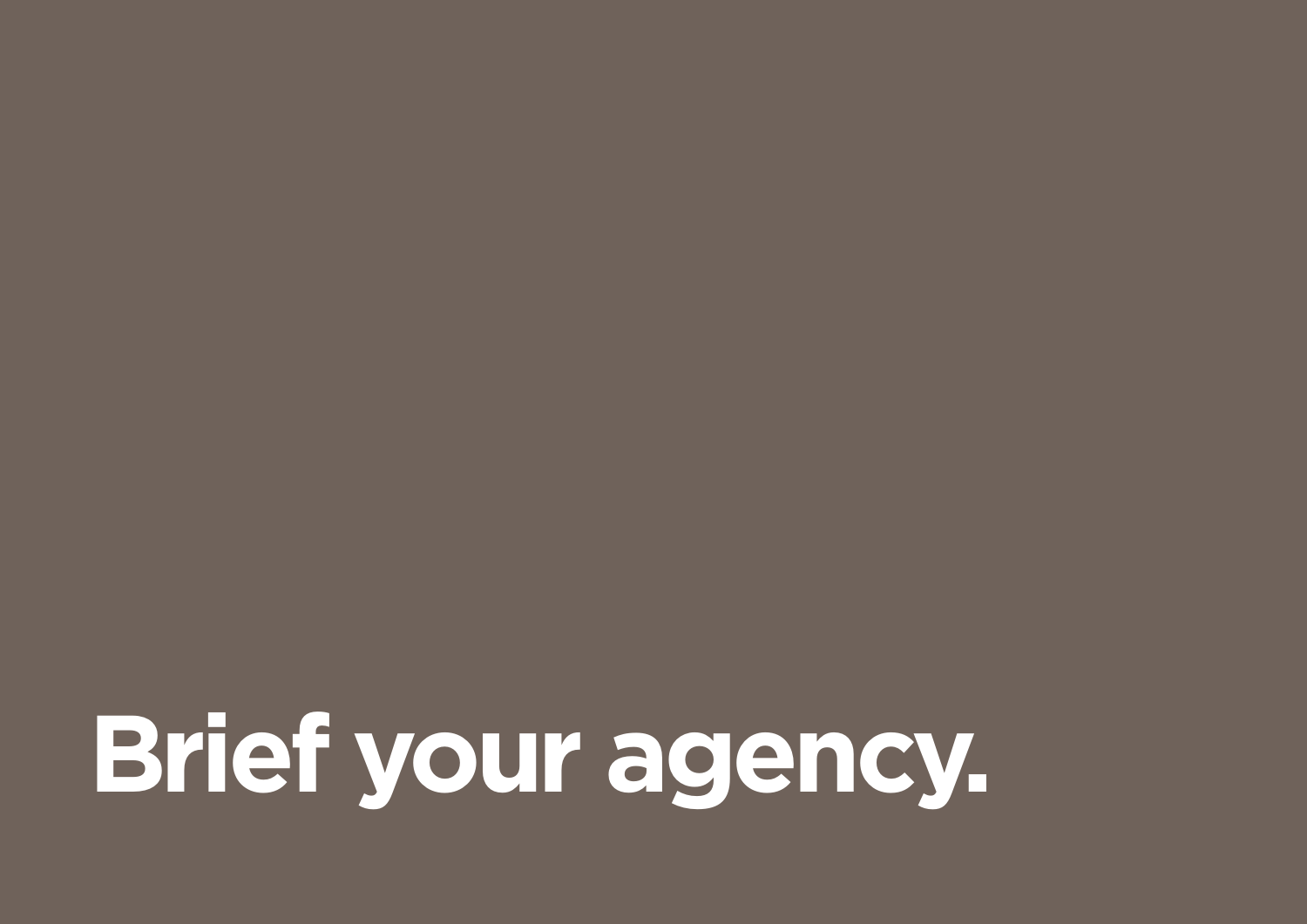### **Putting the brief together**

#### 10 simple steps that will help you brief a creative agency

#### 1. Background

Include a brief summary about your company, its products and its services. Set the scene a little and try and include something about your brand, its personality and philosophy. Pricing and sales processes should also be mentioned. Will there need to be any initial research, or do you already have some research findings that will help?

#### 2. Competition

Talk about competitor products and services. What marketing activity are they doing and are they doing it better? Include examples and/or weblinks.

#### 3. What

What is your required output? i.e. what type of activity are you looking for (an ad, a DM campaign a new website, a conference)? Think about how the deliverable will be used – in print, on a website, in a salesperson's briefcase, etc.

#### 4. Why

Why are you doing this activity? What objectives are you trying to achieve (raise awareness, collect data, increase sales, get someone to do something…)?

#### 5. Who

Describe your target audience – who you want to talk to. Are they businesses or consumers? Describe why you think they need your product or service, and why you think they might not be buying (barriers). Try and describe the role of this person in their organisation, or what type of consumer they are. What do they read? What do they listen to?

#### 6. When

Is there as seasonal reason for undertaking this piece of activity? Are there any key milestones or deadlines that need to be met?

#### 7. How

How are you going to measure the effectiveness of this activity? What will success look like? Can it be piloted or tested first?

#### 8. Likes & Dislikes

It's always useful to list some activities or brands that you have already seen and liked. Even if it's just a website (competitor or otherwise).

#### 9. Mandatories

It is important that you explain how the activity will be measured and what success criteria you are looking for. Include any brand/ tone of voice guidelines, or list any assets that must be used or avoided. Make sure to include any Ts & Cs and legal requirements too.

#### 10. Budget

It's much easier for a supplier to respond to a brief if they know how much you would like to spend. Ballpark is fine, but unless you give an idea, you may find you're presented with an idea that's totally unreachable.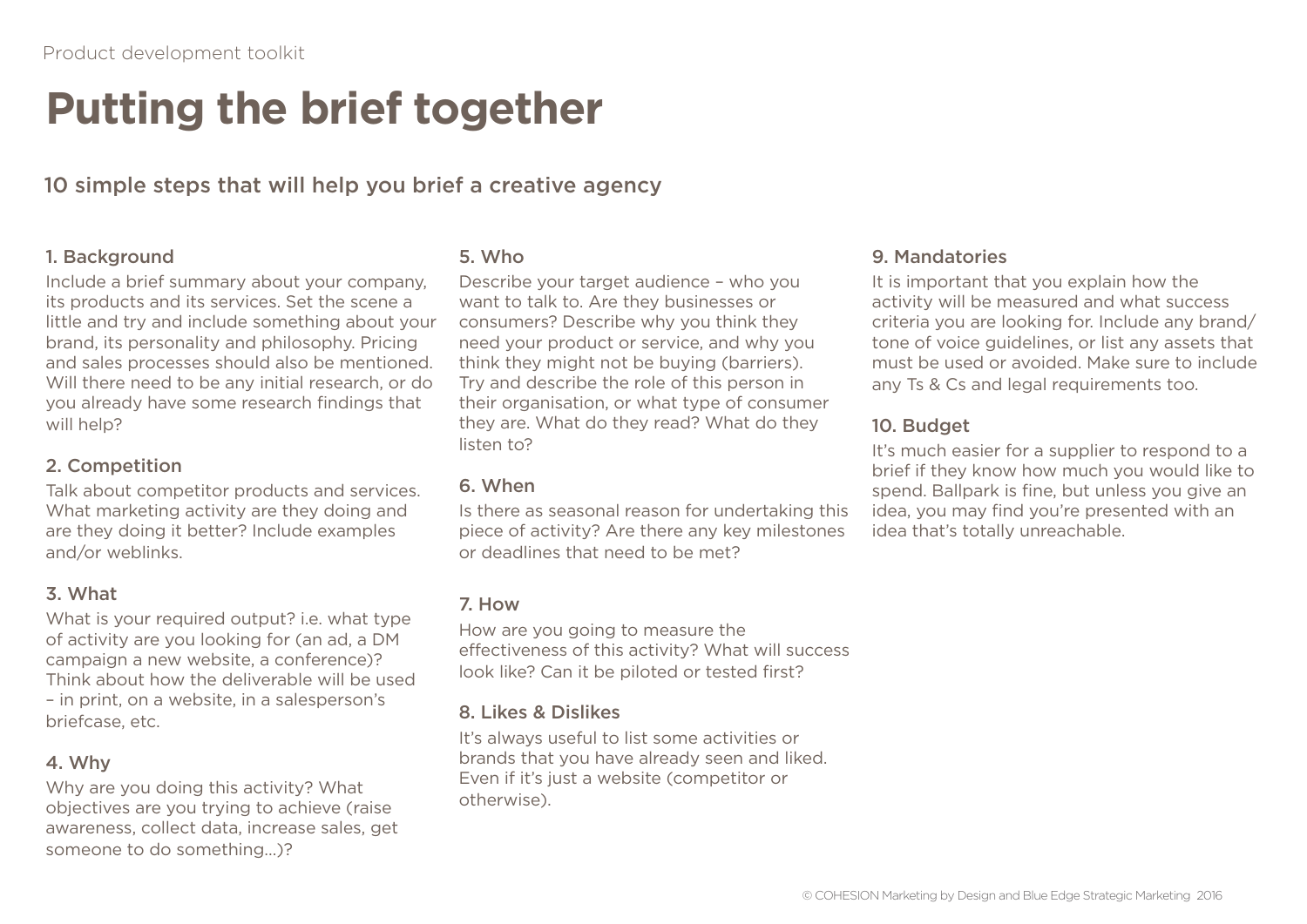### **Creative agency brief**

Successful marketing starts with a strong, cohesive brief. Provide as much information as possible. This will help shape important elements such as campaign messaging and relevant channels to market.

| $\mathcal{L}$                                                                                                                                                                                                                                                                                 |  |                |                            |  |
|-----------------------------------------------------------------------------------------------------------------------------------------------------------------------------------------------------------------------------------------------------------------------------------------------|--|----------------|----------------------------|--|
| Project title:                                                                                                                                                                                                                                                                                |  | Requested by:  | Key project contact:       |  |
| Date requested:                                                                                                                                                                                                                                                                               |  | Delivery date: | Flexible<br>Unknown<br>or: |  |
| <b>Business unit/owner:</b>                                                                                                                                                                                                                                                                   |  | Budget: £      | Department cost centre:    |  |
| Project description:<br>Why is there a need for this?<br>Will it be part of an existing<br>project?<br>What is the life expectancy?<br>Does it break new ground or<br>have some uniqueness?<br>Objective:<br>What is your business objective<br>and how will this project help<br>achieve it? |  |                |                            |  |
| Measurement:<br>How will you measure the                                                                                                                                                                                                                                                      |  |                |                            |  |
| success of this project?                                                                                                                                                                                                                                                                      |  |                |                            |  |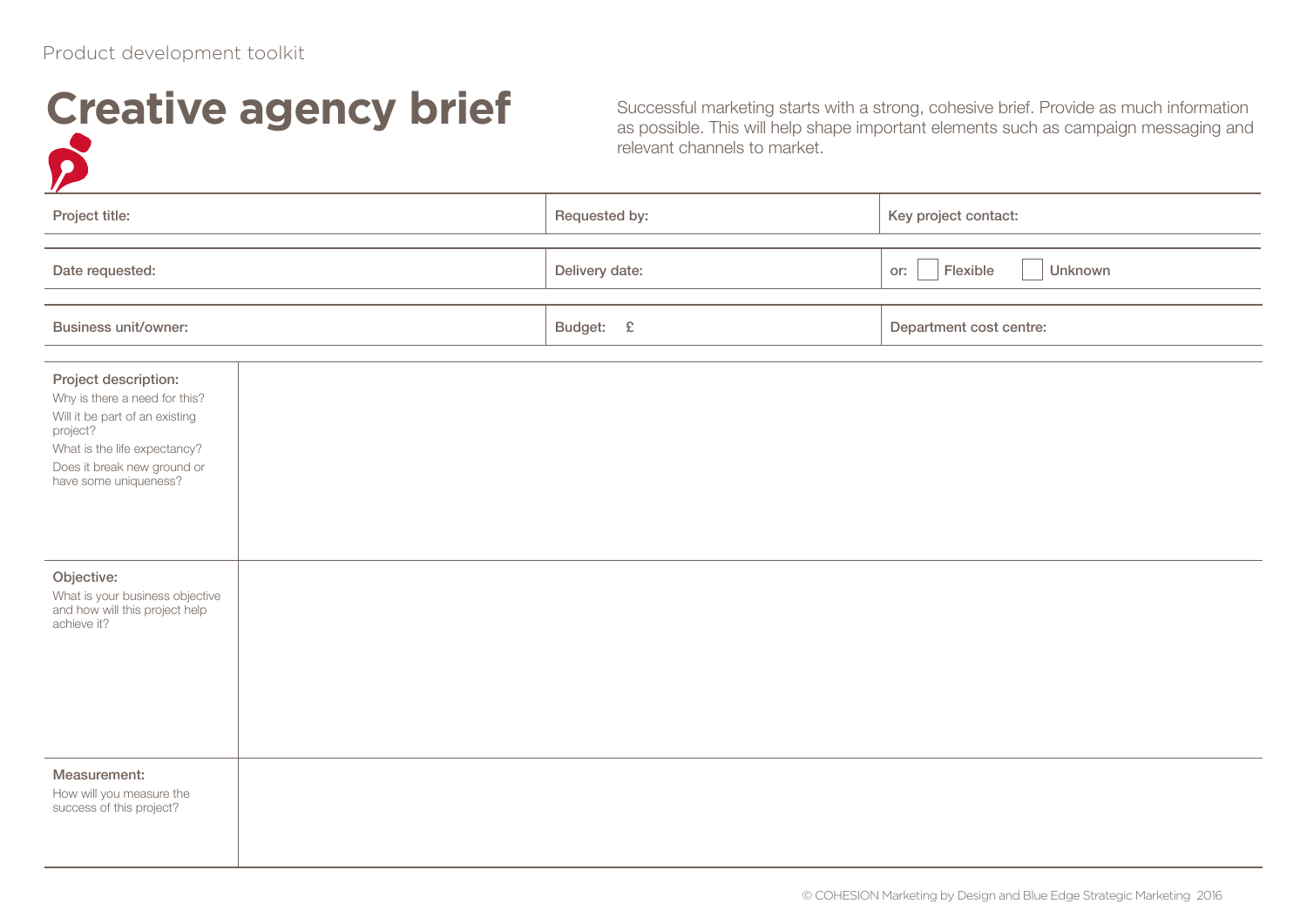### **Creative agency brief** continued

| Project title:                                                                                                                                                                                                   | Requested by: | Key project contact: |
|------------------------------------------------------------------------------------------------------------------------------------------------------------------------------------------------------------------|---------------|----------------------|
|                                                                                                                                                                                                                  |               |                      |
| Key messages:<br>What are the benefits<br>and differentiators?                                                                                                                                                   |               |                      |
| Target audience and<br>associated data:<br>What markets/audiences should<br>be targeted/types of occupation/<br>nature of business?<br>Rank in order of their<br>importance; Shareholder,<br>Customer and Staff. |               |                      |
| Competitors:<br>Who are they?<br>What are they doing?<br>How do they differentiate<br>themselves?                                                                                                                |               |                      |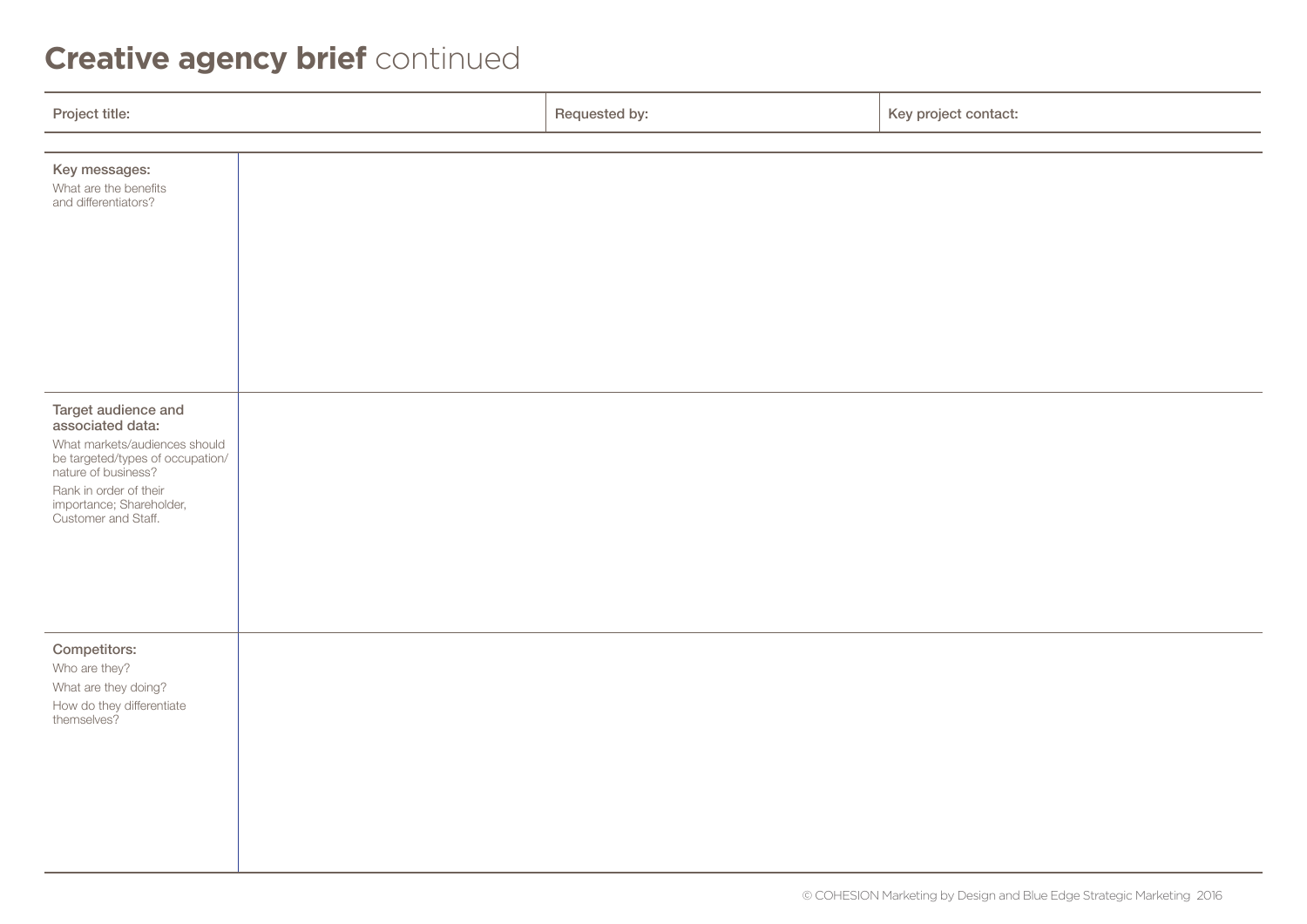### **Creative agency brief** continued

| Project title:                                                                                                              |            |            | Requested by: |            | Key project contact: |            |
|-----------------------------------------------------------------------------------------------------------------------------|------------|------------|---------------|------------|----------------------|------------|
| Project stakeholders:                                                                                                       | Department | Department |               | Department | Department           | Department |
|                                                                                                                             | Contacts   | Contact    |               | Contact    | Contact              | Contact    |
|                                                                                                                             |            |            |               |            |                      |            |
|                                                                                                                             |            |            |               |            |                      |            |
| Sign-off and governance<br>protocols:                                                                                       | Department | Department |               | Department |                      |            |
| Meetings schedule, reporting,<br>ownership, approvals process                                                               | Contact    | Contact    |               | Contact    |                      |            |
| Previous related<br>marketing activity:<br>Please provide details of any<br>previous marketing relevant to<br>this project. |            |            |               |            |                      |            |
| Additional supporting<br>information:                                                                                       |            |            |               |            |                      |            |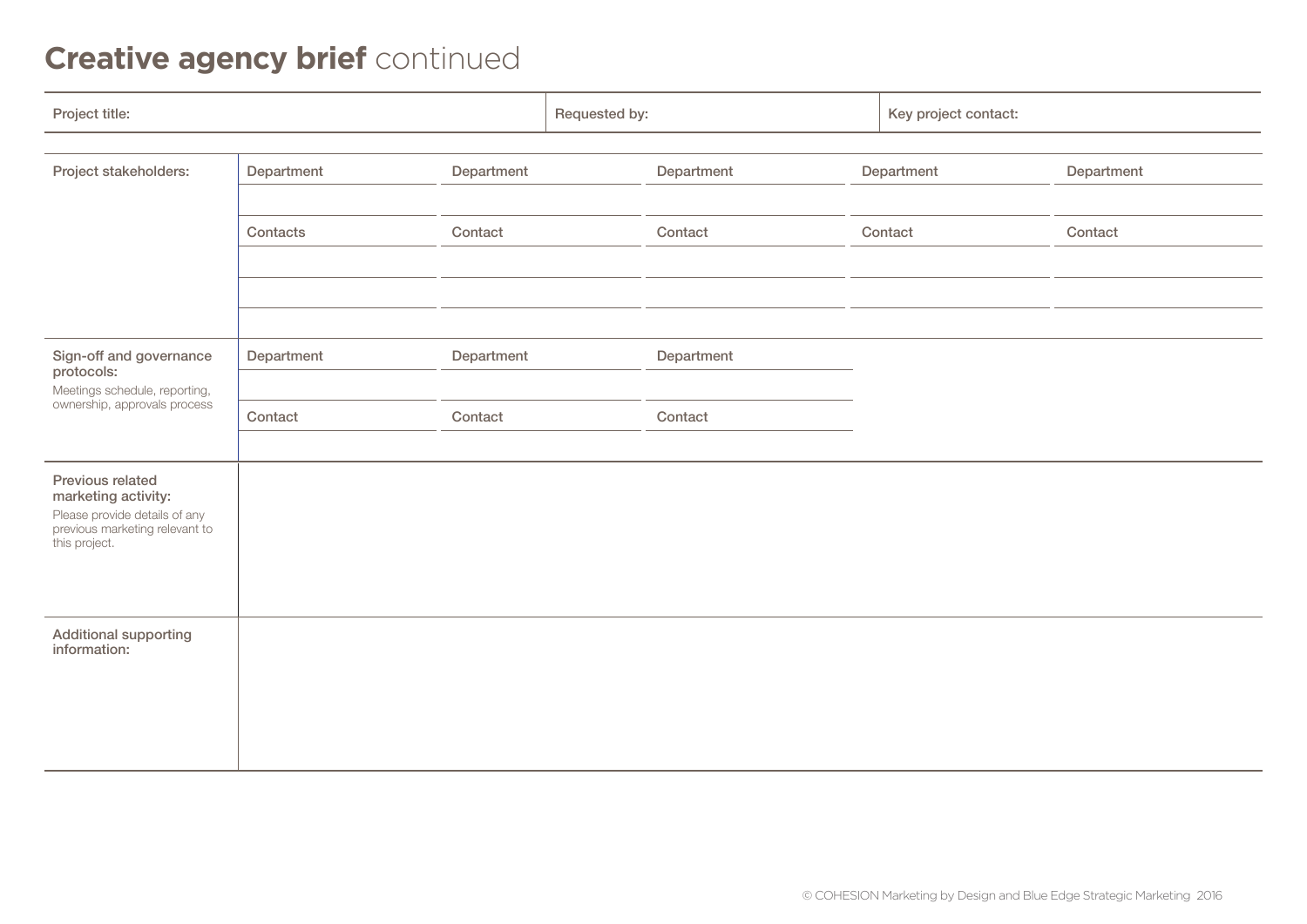# **Marketing communications plan**

| Project title:                |                 | Requested by:  |  | Key project contact: |                |                 |                  |
|-------------------------------|-----------------|----------------|--|----------------------|----------------|-----------------|------------------|
|                               |                 |                |  |                      |                |                 |                  |
| Objective:                    |                 |                |  |                      |                |                 |                  |
| Actions required              |                 | Key metrics    |  |                      | Responsibility | <b>Budget £</b> | Timeframe        |
|                               |                 |                |  |                      |                |                 |                  |
|                               |                 |                |  |                      |                |                 |                  |
|                               |                 |                |  |                      |                |                 |                  |
|                               |                 |                |  |                      |                |                 |                  |
| Content required              |                 |                |  |                      |                |                 |                  |
|                               |                 |                |  |                      |                |                 |                  |
|                               |                 |                |  |                      |                |                 |                  |
| Deliverables - please tick    |                 |                |  |                      |                |                 |                  |
| Print:                        | <b>Brochure</b> | Flyer          |  | Fact sheet           | Letter         |                 |                  |
| Digital:                      | Website         | Email campaign |  | Video                | Animation      |                 | Screen recording |
| Thought leadership:           | White paper     | Report         |  | <b>Blog</b>          |                |                 |                  |
| Events:                       | Conference      | Speaking       |  | Event                | Exhibition     |                 |                  |
| PR:                           | News release    | Awards         |  | Interviews           |                |                 |                  |
| Social media:                 | LinkedIn        | Twitter        |  | YouTube              | Instagram      |                 | Facebook         |
| Merchandise - please specify: |                 |                |  |                      |                |                 |                  |
| Timeline/media schedule:      |                 |                |  |                      |                |                 |                  |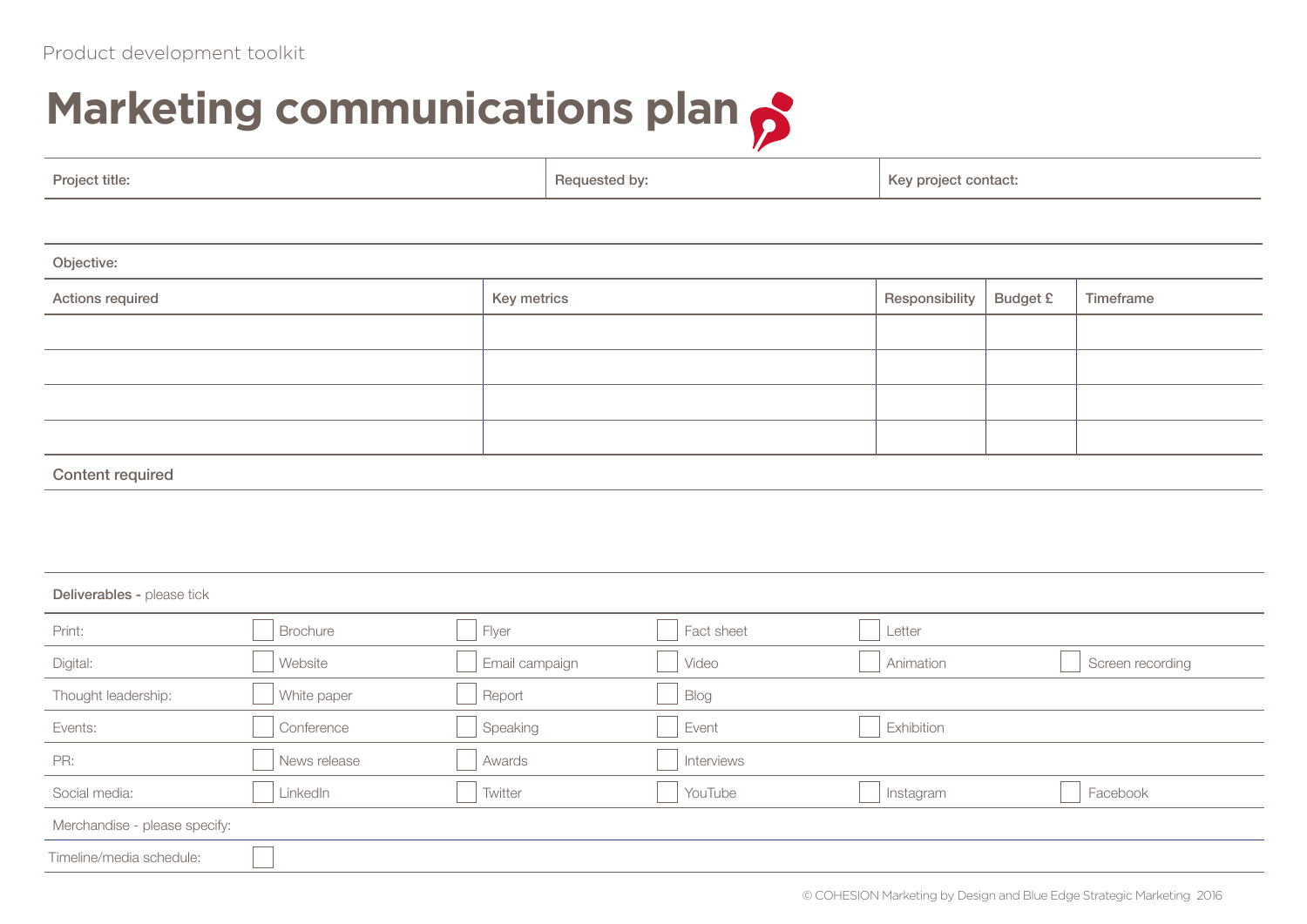### **Marketing communications plan** continued

| Project title:          |          |           |  | Requested by:   | Key project contact:    |          |  |  |  |  |
|-------------------------|----------|-----------|--|-----------------|-------------------------|----------|--|--|--|--|
|                         |          |           |  |                 |                         |          |  |  |  |  |
| Channels                |          |           |  |                 |                         |          |  |  |  |  |
| Channel                 | Audience | Frequency |  | <b>Budget £</b> | <b>Business contact</b> | Sign-off |  |  |  |  |
| Direct mail             |          |           |  |                 |                         |          |  |  |  |  |
| eMarketing              |          |           |  |                 |                         |          |  |  |  |  |
| Thought leadership      |          |           |  |                 |                         |          |  |  |  |  |
| Advertising             |          |           |  |                 |                         |          |  |  |  |  |
| Event                   |          |           |  |                 |                         |          |  |  |  |  |
| PR                      |          |           |  |                 |                         |          |  |  |  |  |
| Internal                |          |           |  |                 |                         |          |  |  |  |  |
| Other                   |          |           |  |                 |                         |          |  |  |  |  |
| Timeline/media schedule |          |           |  |                 |                         |          |  |  |  |  |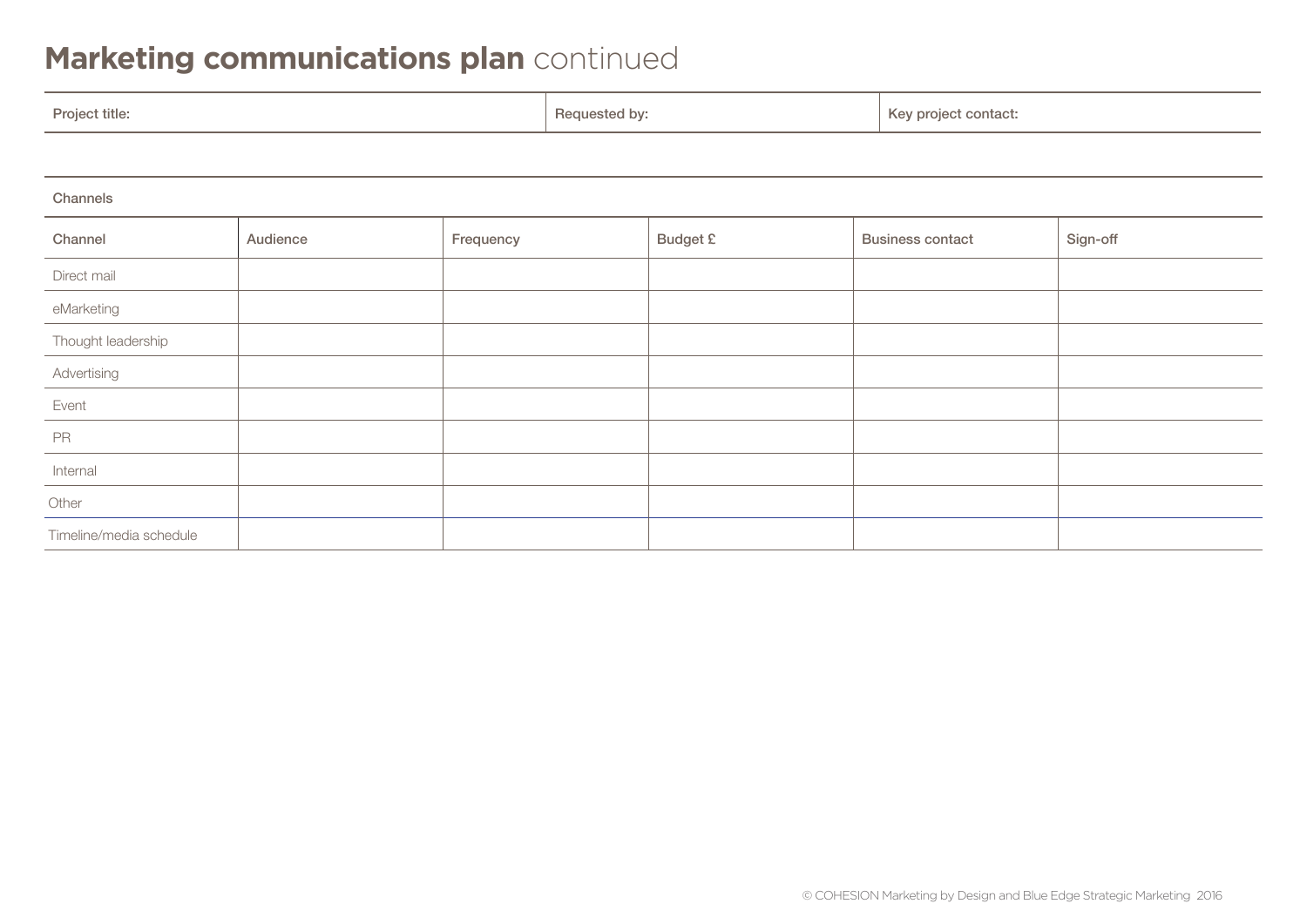**Launch and monitor.**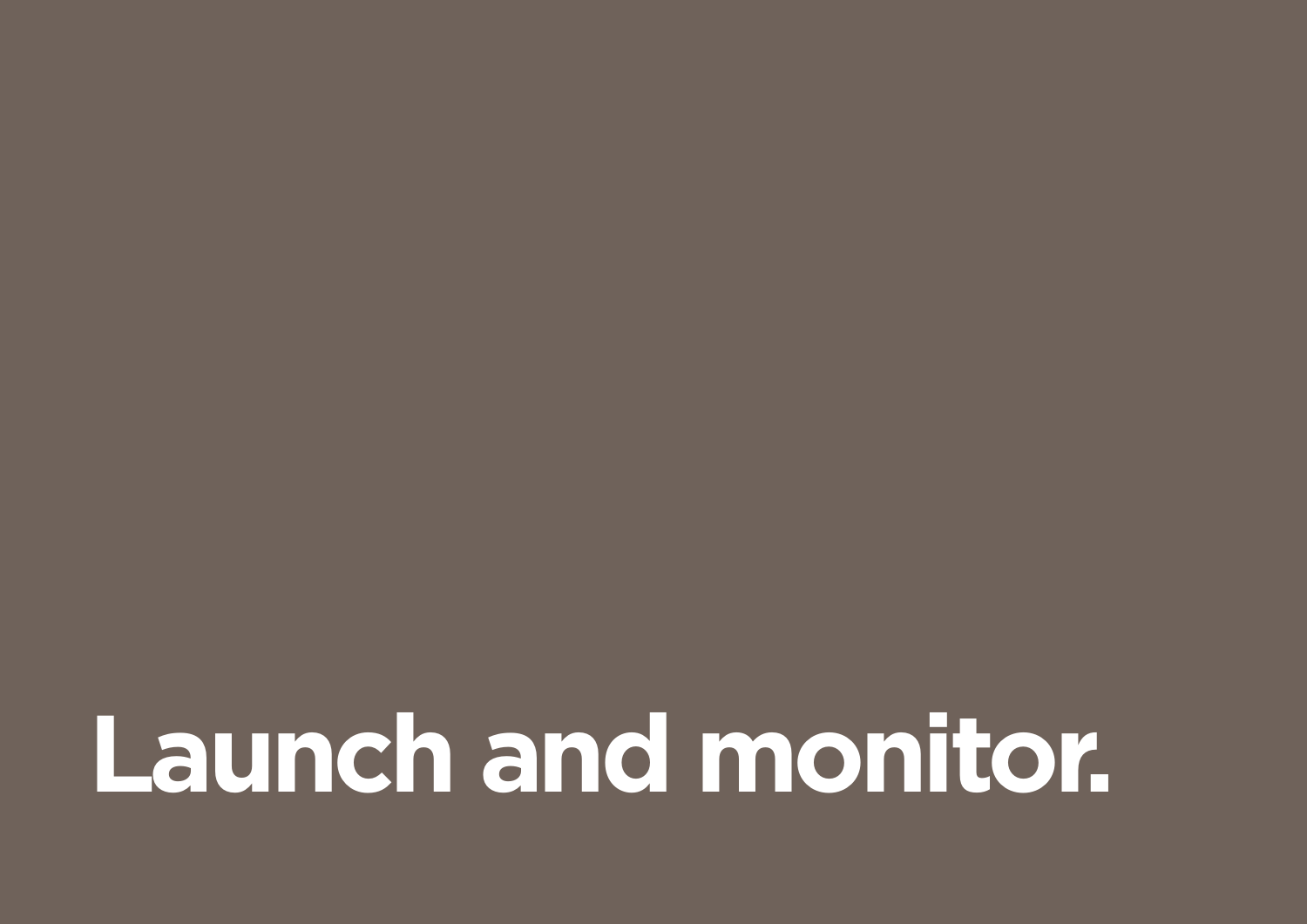### **Marketing content plan**